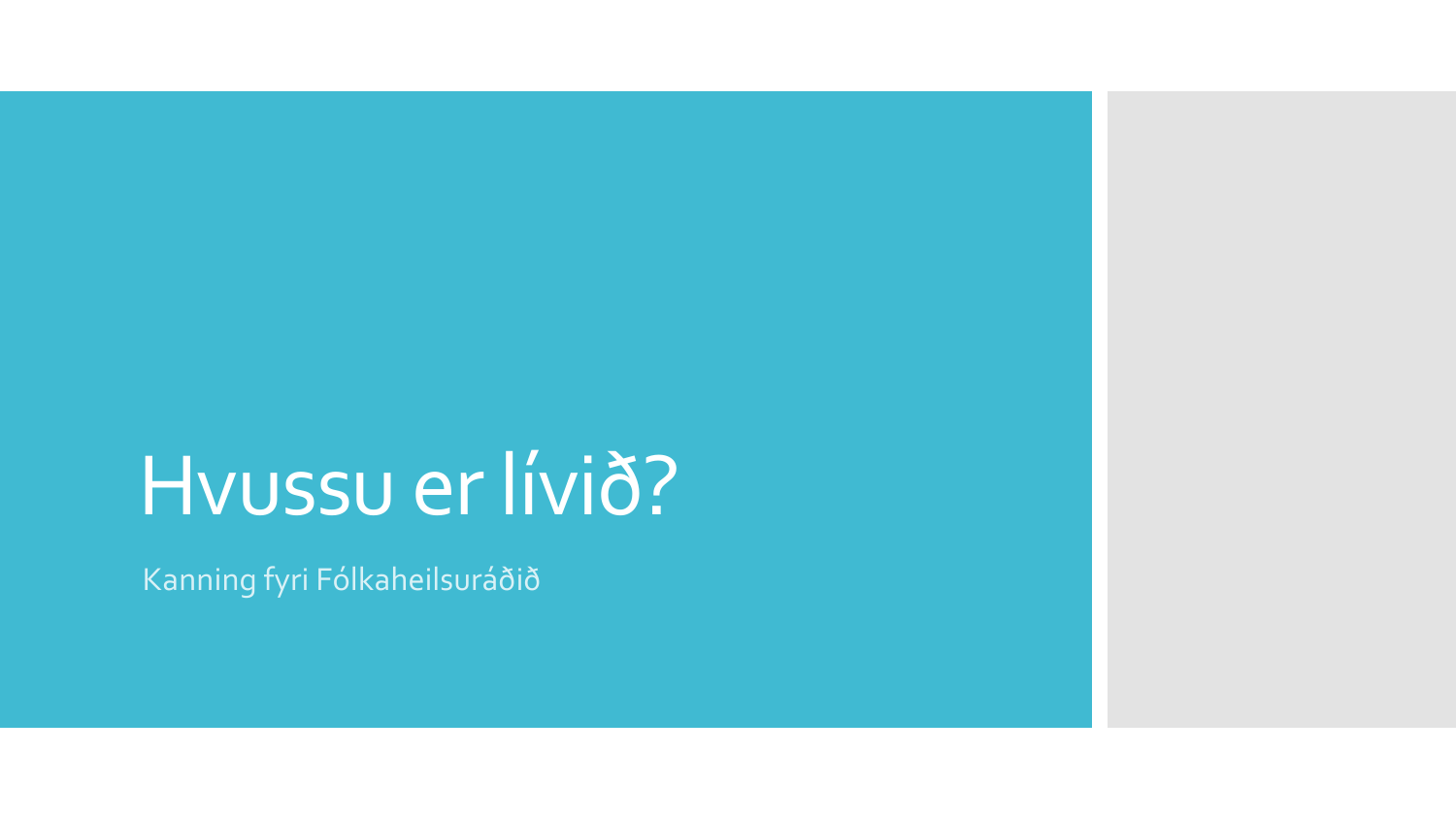### Samandráttur

|                            | <b>INDIKATOR</b>                |      | <b>OECD BETTER LIFE STIG</b> |                         |  |
|----------------------------|---------------------------------|------|------------------------------|-------------------------|--|
|                            | 2013                            | 2017 | 2013                         | 2017                    |  |
| 1. Býli                    | 8.1                             | 8.5  | $\mathbf{1}$                 | $\mathbf{1}$            |  |
| 2. Inntøka                 | 6                               | 5.6  | 15                           | 7                       |  |
| 3. Arbeiði                 | 8.2                             | 9.1  | $\overline{3}$               | 3                       |  |
| 4. Sosial Netverk          | 9.6                             | 8.8  | 6                            | 3                       |  |
| 5. Útbúgving               | 4.7                             | 6.1  | 31                           | 28                      |  |
| 6. Umhvørvi                | 9.6                             | 9.8  | $\overline{2}$               | $\overline{\mathbf{2}}$ |  |
| 7. Samfelagsluttøka        | 10                              | 9.1  | $\mathbf{1}$                 | $\mathbf{1}$            |  |
| 8. Heilsa                  | 9.2                             | 8.9  | $\overline{3}$               | 7                       |  |
| 9. Lívsnøgdsemi            | 10                              | 10   | $\mathbf{1}$                 | $\mathbf{1}$            |  |
| 10. Tryggleiki             | 10                              | 9,7  | $\mathbf{1}$                 | $\mathbf{1}$            |  |
| 11. Arbeiði/frítíð javnvág | Í kanningini er OECD miðal nýtt |      |                              |                         |  |

Viðm.: Allir indikatorar eru skaleraðir til millum 0 og 10, har 10 er tað besta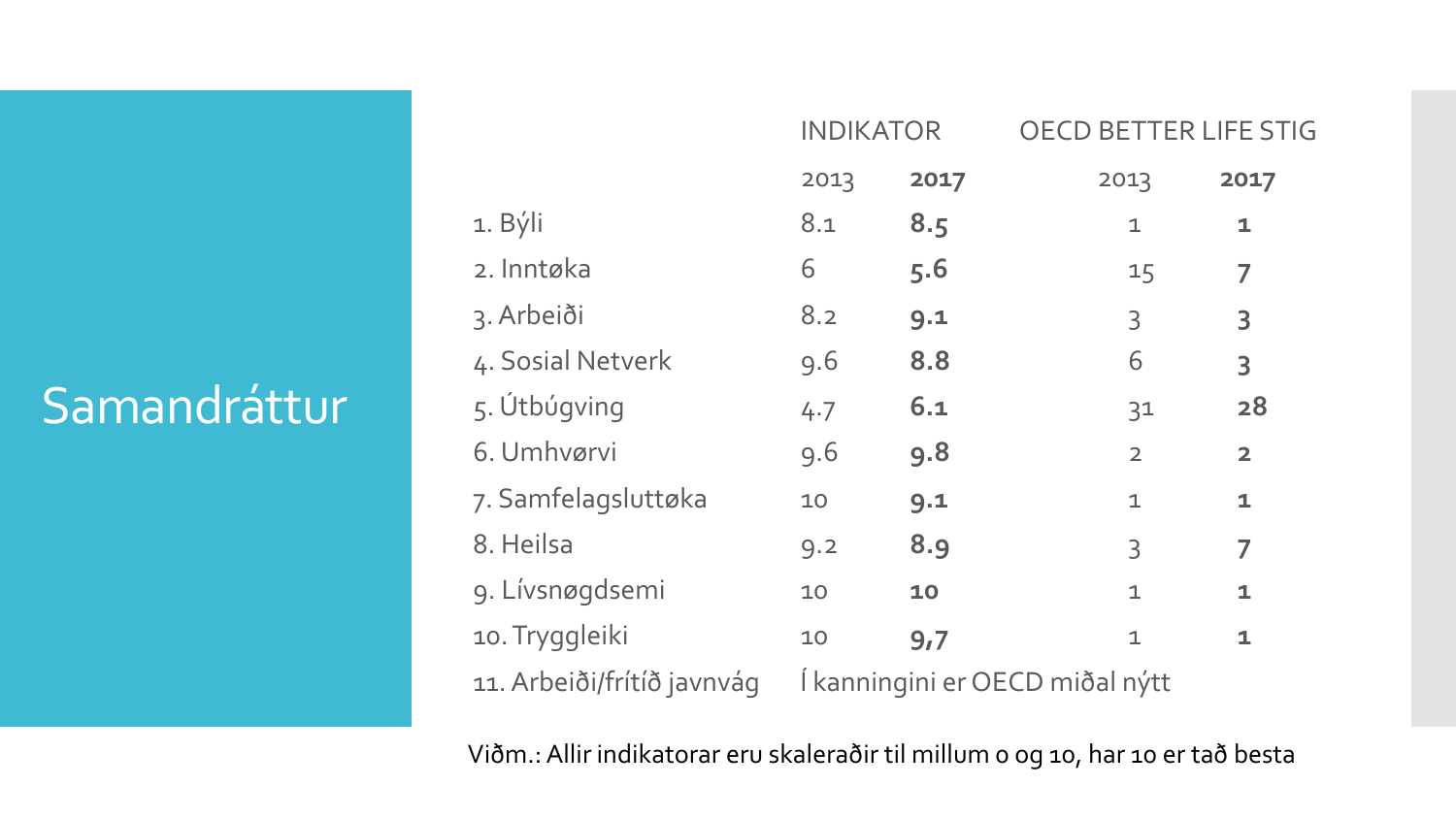### Samanbering við Norðurlond 1

|                     | Danmark | <b>Noreg</b> | İsland | Føroyar |
|---------------------|---------|--------------|--------|---------|
| 1. Býli             | 5.7     | 7.5          | 5.3    | 8.5     |
| 2. Inntøka          | 4.4     | 4.2          | 4.6    | 5.6     |
| 3. Arbeiði          | 8.5     | 9            | 9.7    | 9.1     |
| 4. Sosial netverk   | 8.7     | 7.7          | 8.8    | 8.8     |
| 5. Útbúgving        | 8.2     | 7.3          | 7.5    | 6.1     |
| 6. Umhvørvi         | 8.7     | 10           | 9.7    | 9.8     |
| 7. Samfelagsluttøka | 6.6     | 5.5          | 5.2    | 9.1     |
| 8. Heilsa           | 7.8     | 8.5          | 8.6    | 8.9     |
| 9. Lívsnøgdsemi     | 9.7     | 10           | 9.6    | 10      |
| 10. Tryggleiki      | 9.5     | 9.8          | 8.8    | 9.7     |
| 11. Arbeiði/frítíð  | 9.1     | 8.7          | 5.5    | 6.9     |
| Miðal               | 7.9     | 8.0          | 7.6    | 8.6     |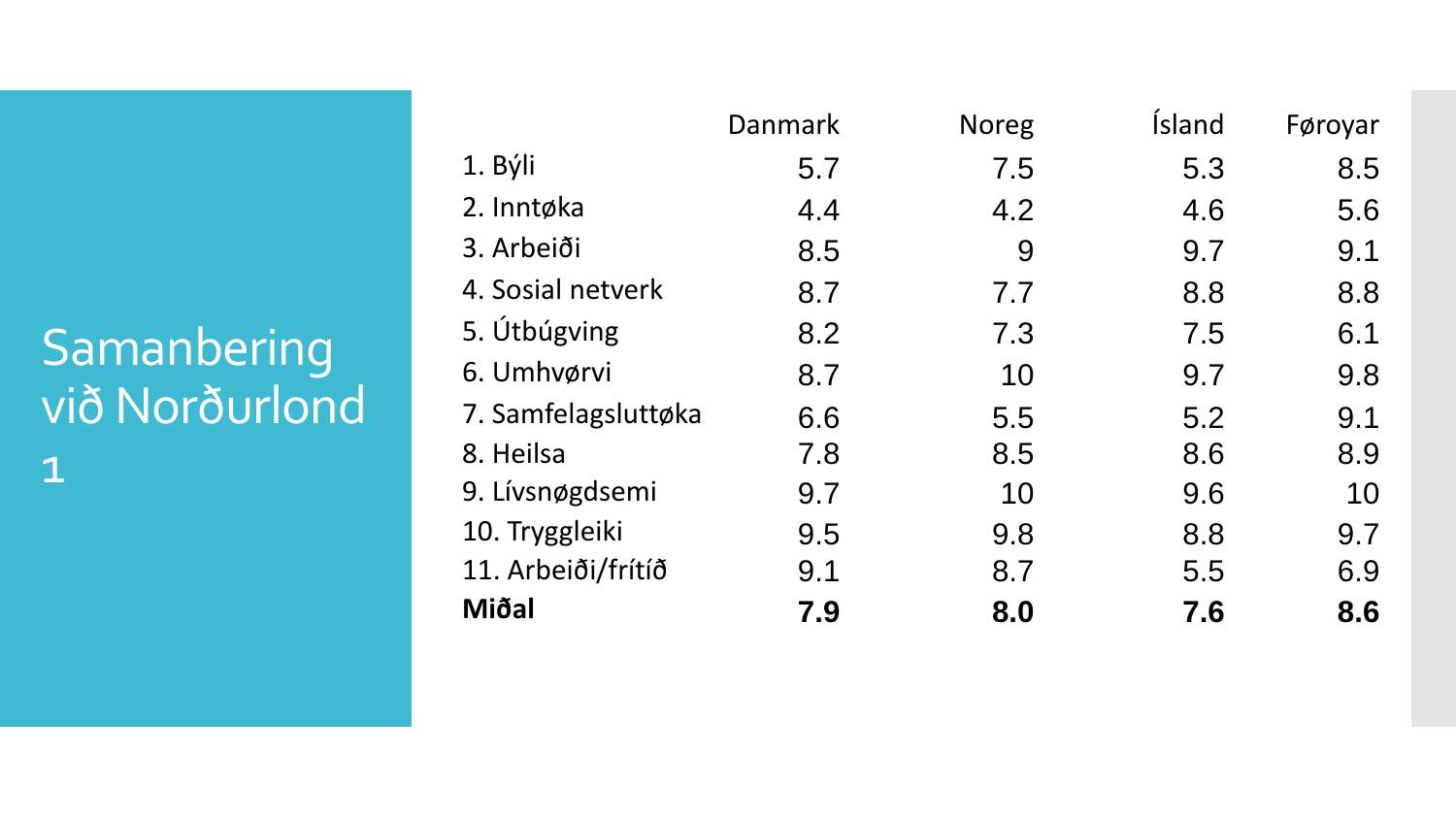Samanbering S.<br>Ox  $\overline{\mathsf{C}}$ Norðurlond

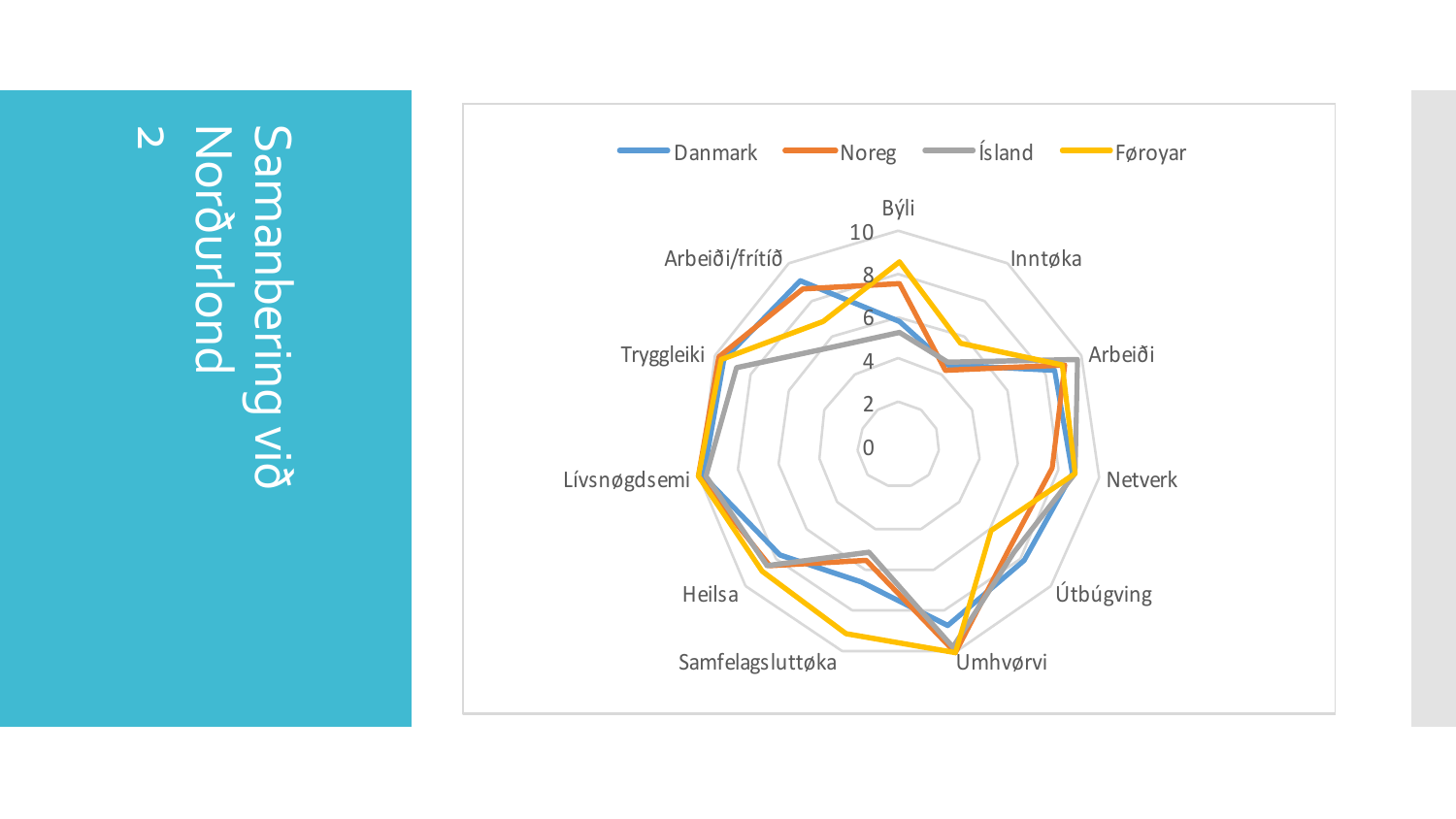Føroyar var við Føroyar var við Miðal fyri øll lond Miðal fyri øll lond – um



Viðm.: Svarti prikkurin í øllum grafunum lýsir úrslitið í seinastu kanning í 2013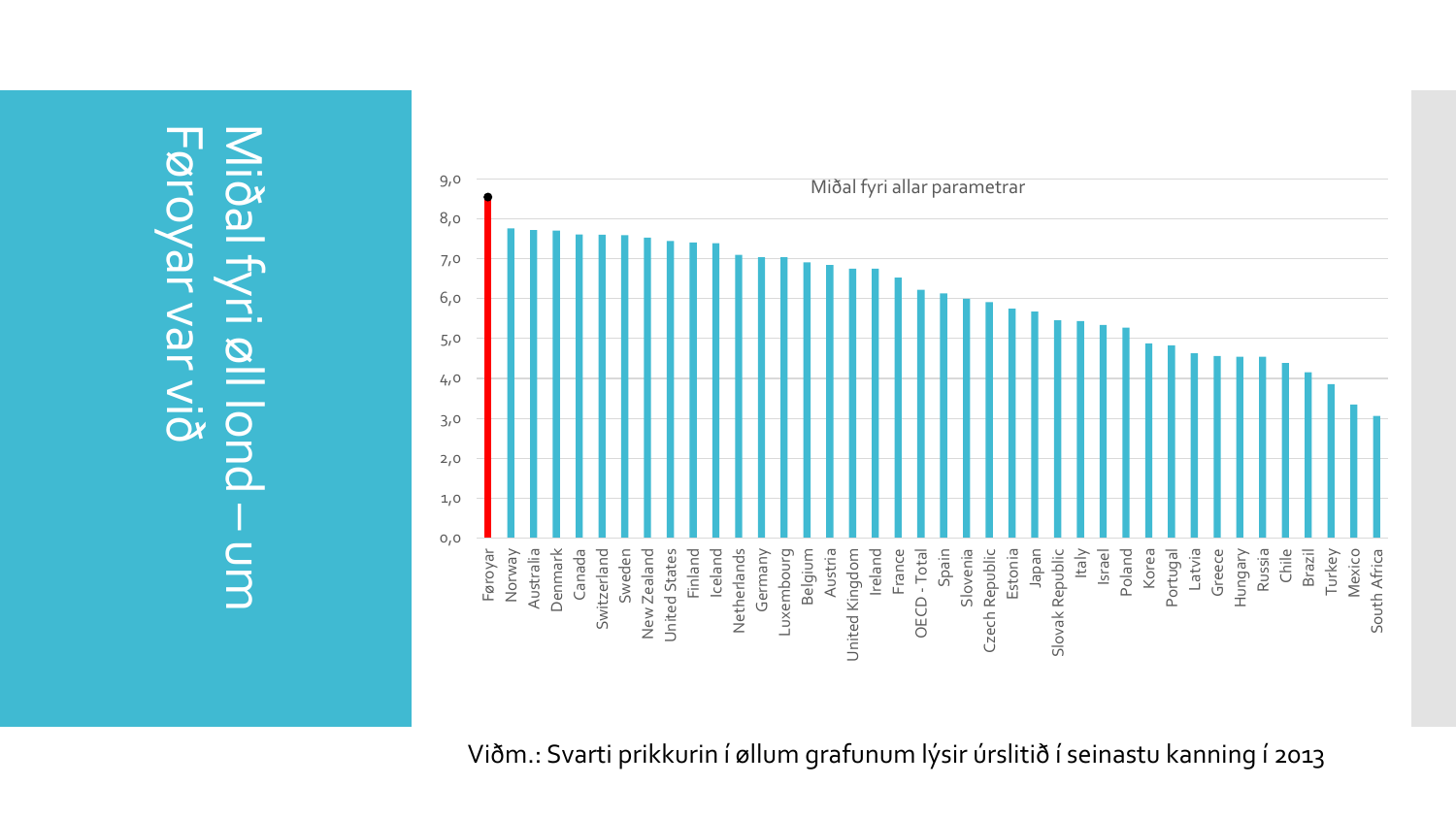## Býlið Indikator nr. 1

Her verður hugt eftir býlisumstøðunum við nøkrum indikatorum, har hugt verður eftir, hvussu nógv pláss vit hava at búgva í, í hvønn mun vit hava atgongd til grundleggjandi saniterar umstøður, hvussu nógv av okkara inntøku fer til húsarhald, og hvussu nøgd vit eru við okkara býli.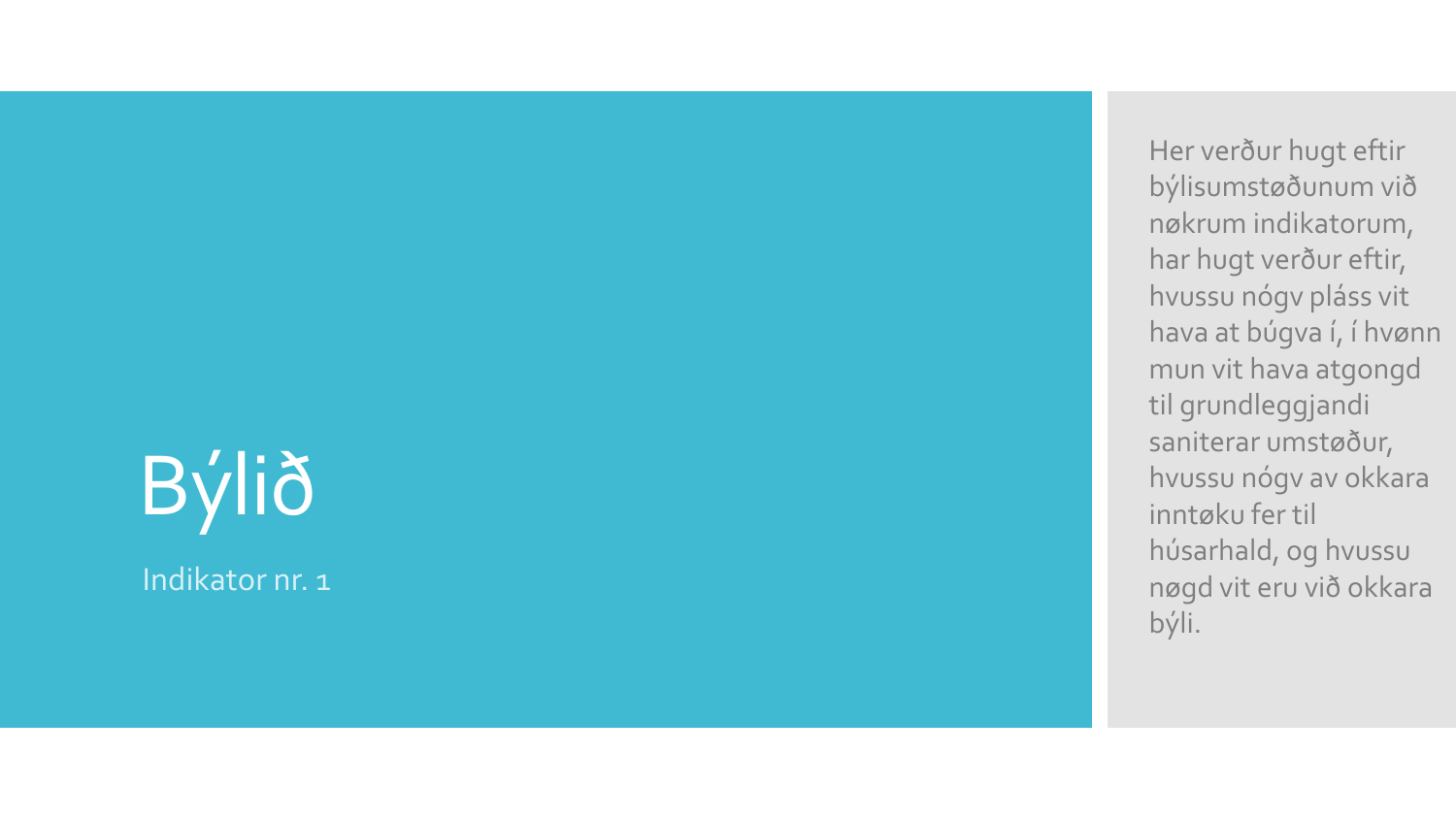Býlið



Kelda: Hagstovan (Manntal)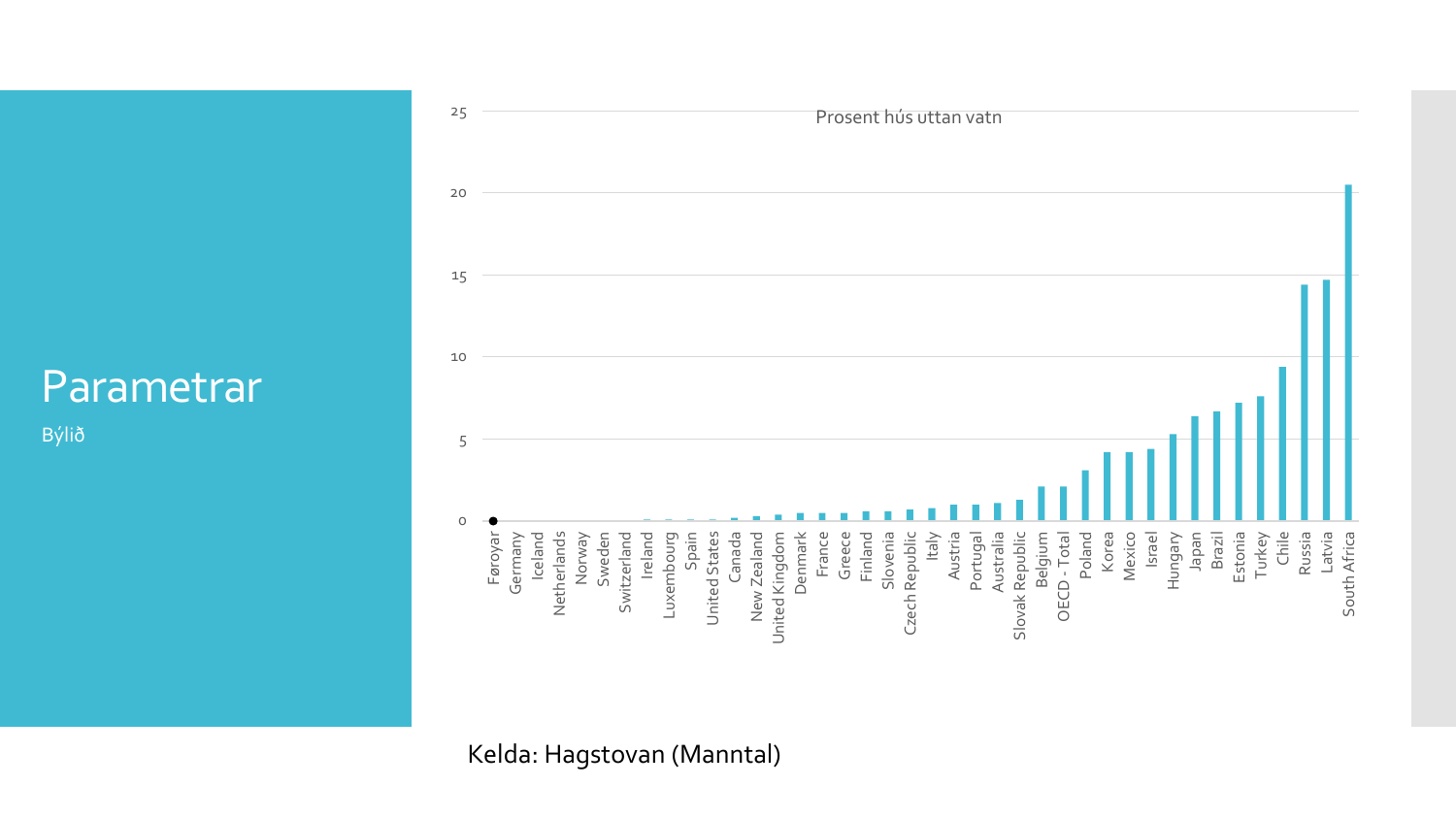Býlið



Kelda: Hagstovan (prístalið)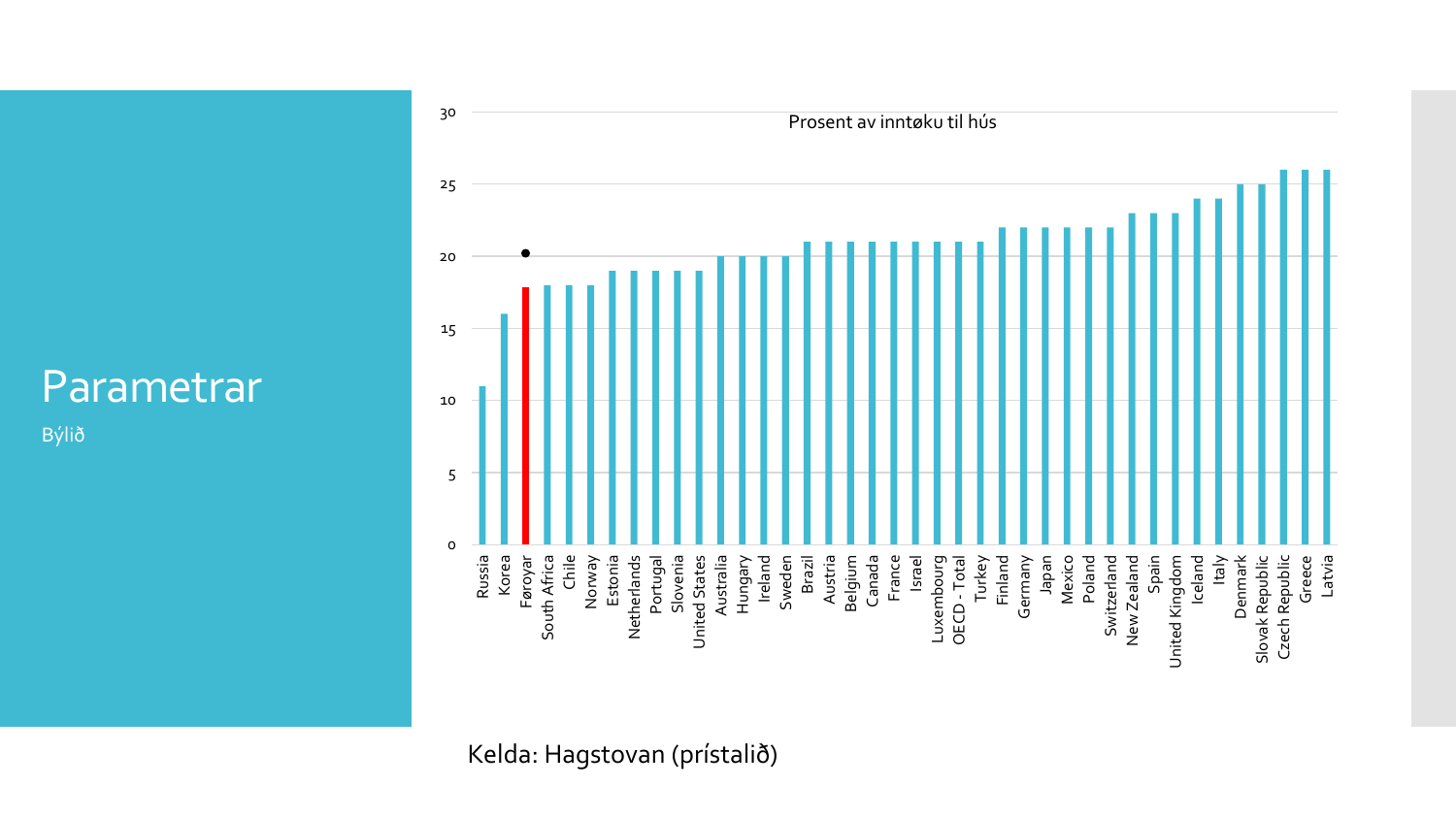Býlið



Kelda: Hagstovan (Manntal)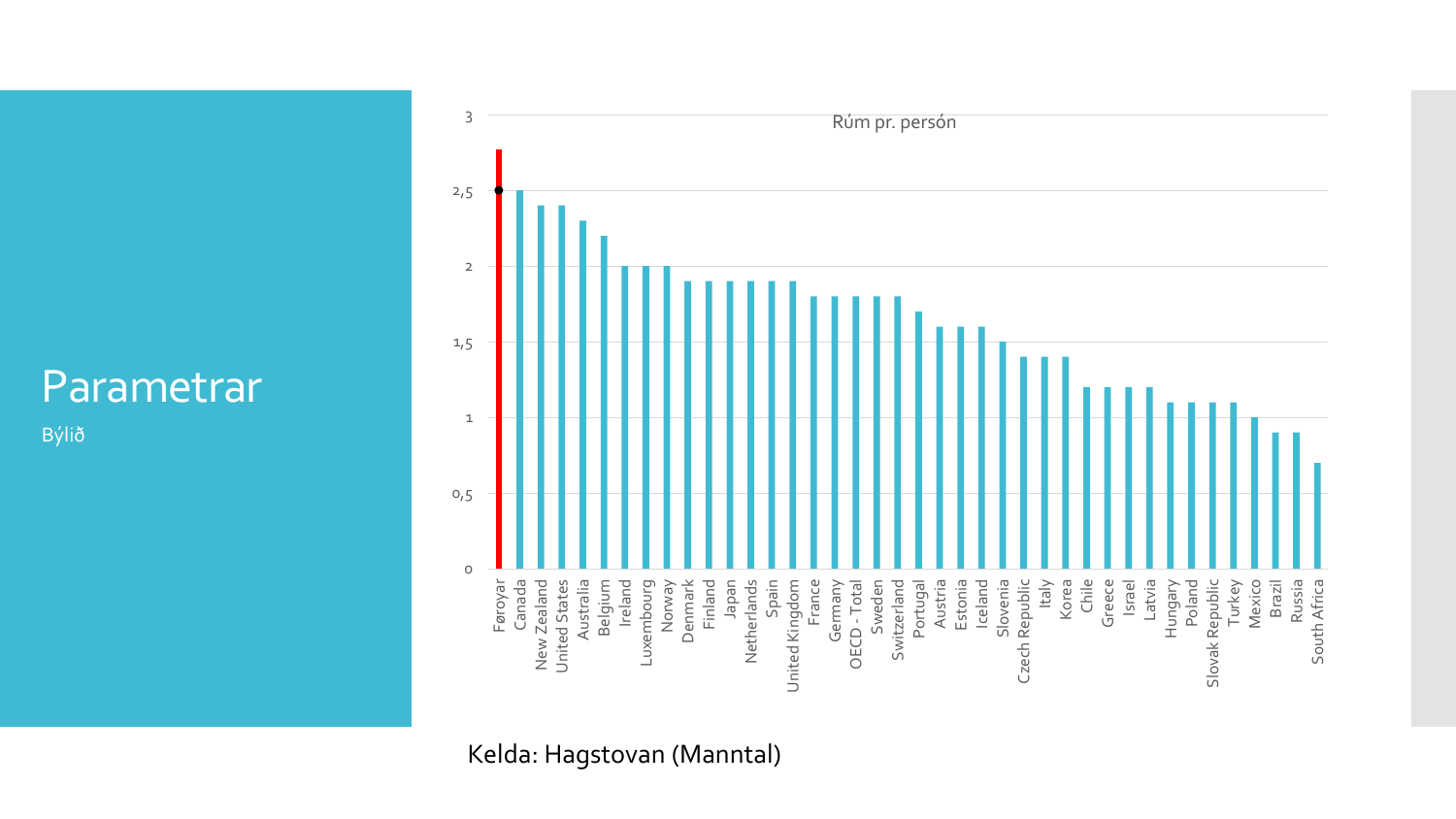## Býlið



Býlið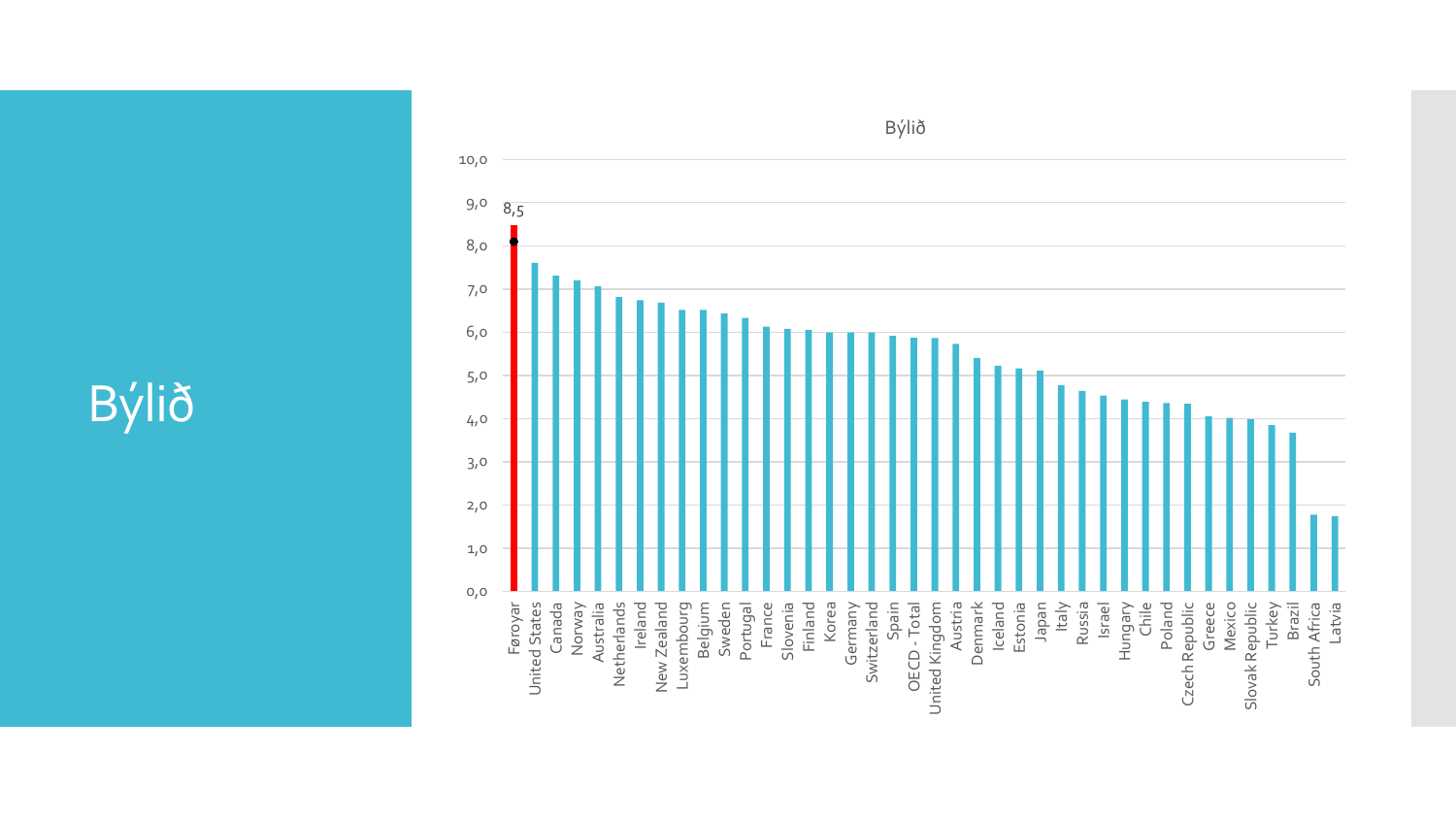Býlið greinað

3 parametrar eru við til at mynda indikatorin fyri býlið, heisr eru:

- Rúm per fólk
- Procentstig fyri, hvussu nógvan pening fólk nýta uppá býlið
- Saniteru viðuskiftini, tá tað kemur til býli

Føroyar var á fyrsta plássi í seinastu kanning og hava hildið plássið í hesi kanning. Indikatorin er vorðin betri, hevur flutt seg frá 8.1 – 8.5 og er hetta serliga grundað á at føroyingar nýta í meðal, lutfalsliga minni av peningi til útreiðslur av býli. Hetta vísir prístalið hjá Hagstovu Føroya.

Hetta merkir, at føroyingar hava tað betri innan hendan indikator og millum annað liggja nakað omanfyri norðurlendsku grannar okkara.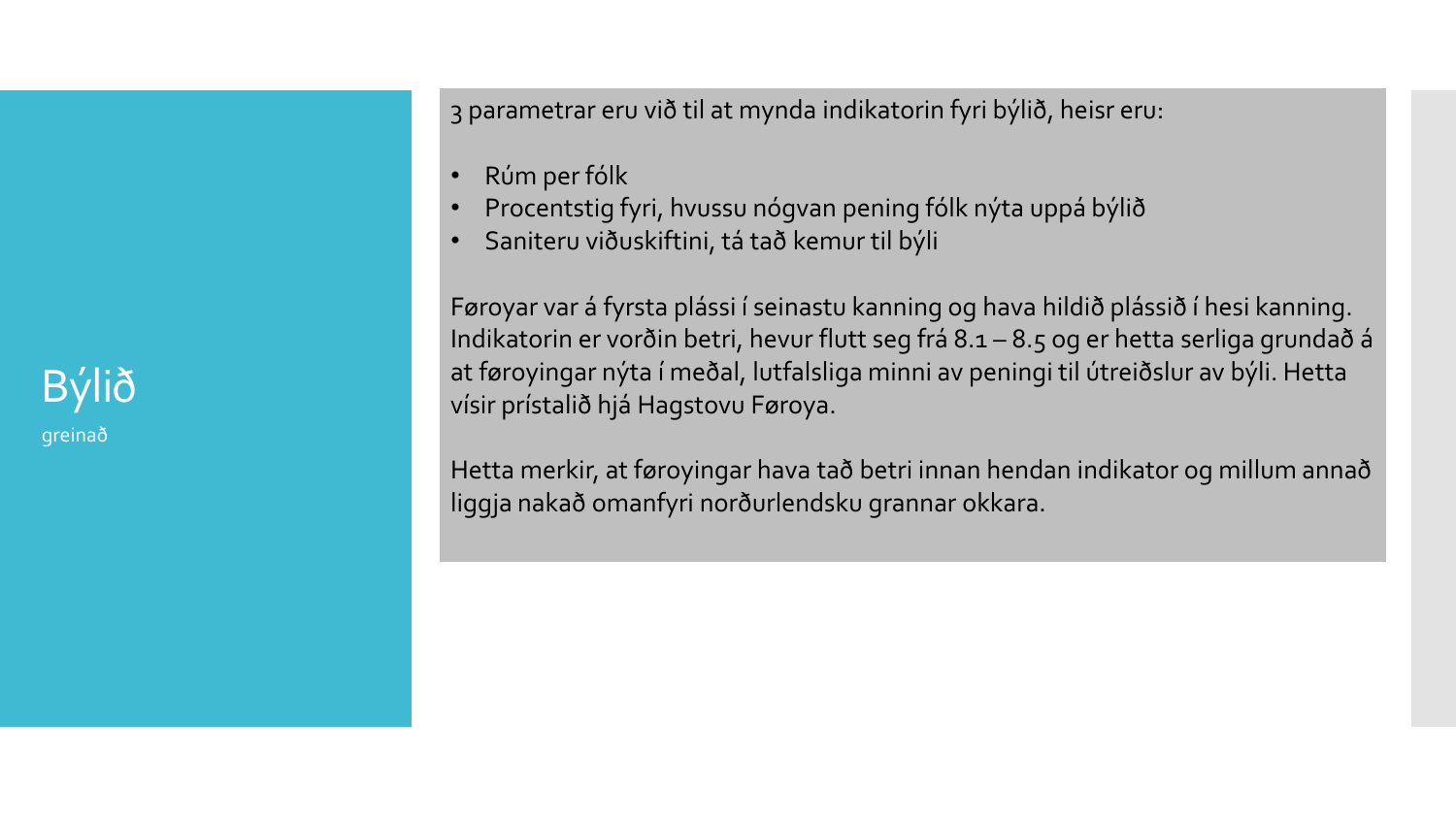## Inntøkur

Indikator nr. 2

**Hóast peningur ikki kann keypa eydnuna, so hevur peningur týdning fyri at fáa eitt hægri livistøði og størri vælveru.** 

**Hægri inntøka gevur eisini møguleika fyri betri býli, útbúgving og betri heilsuumstøðum .**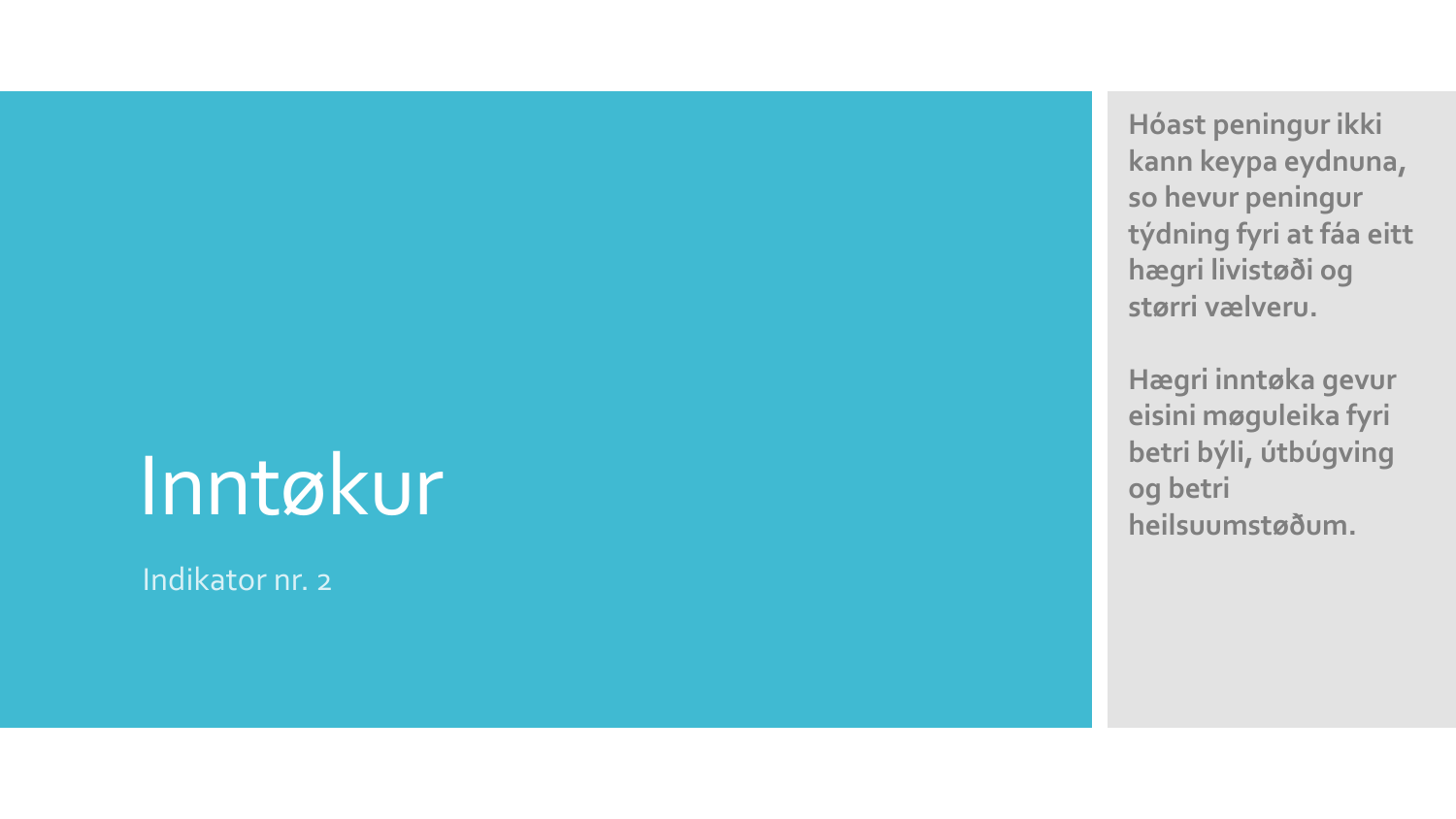Inntøka pr. capita

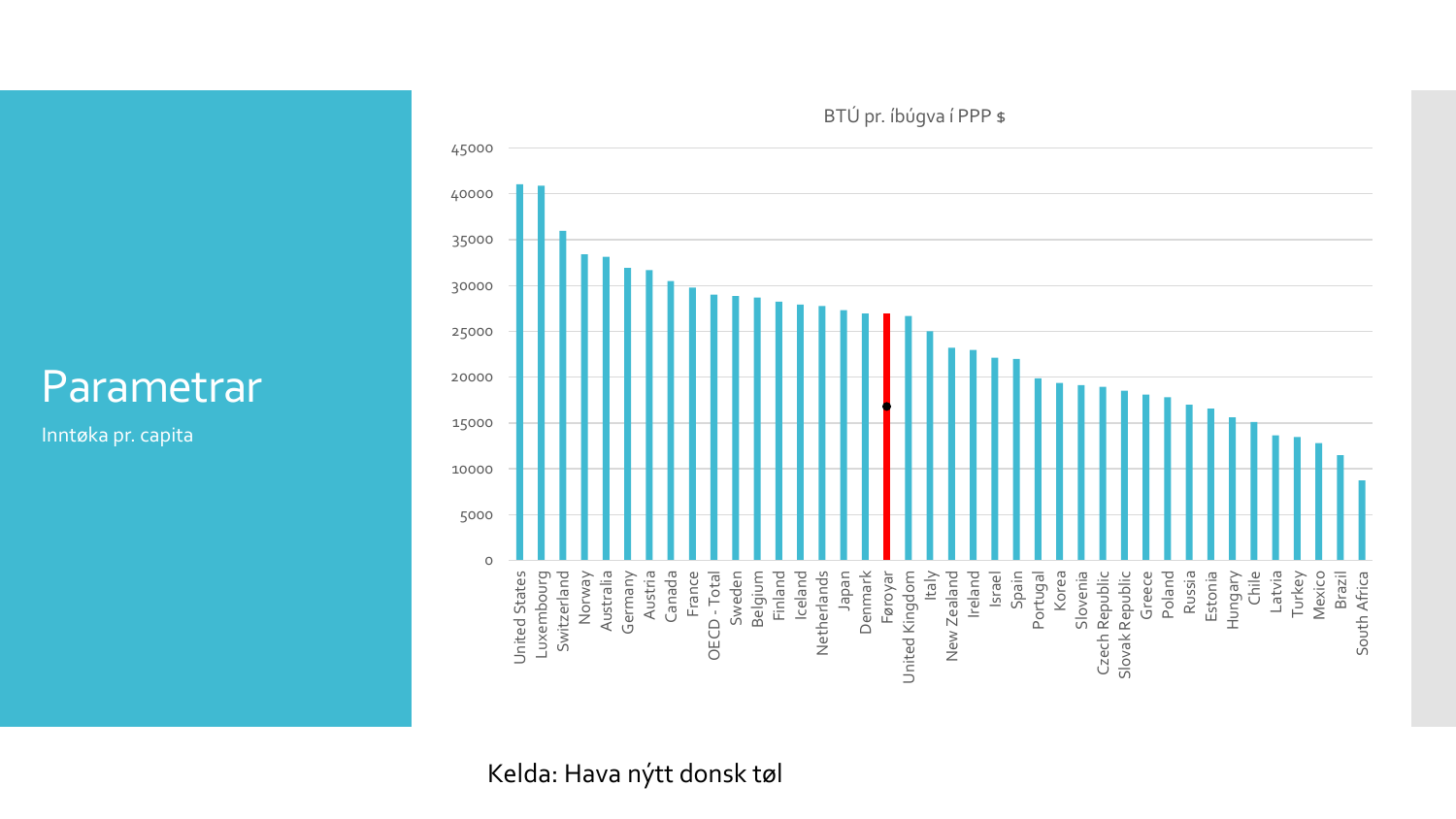### Inntøkur



#### **Inntøkur**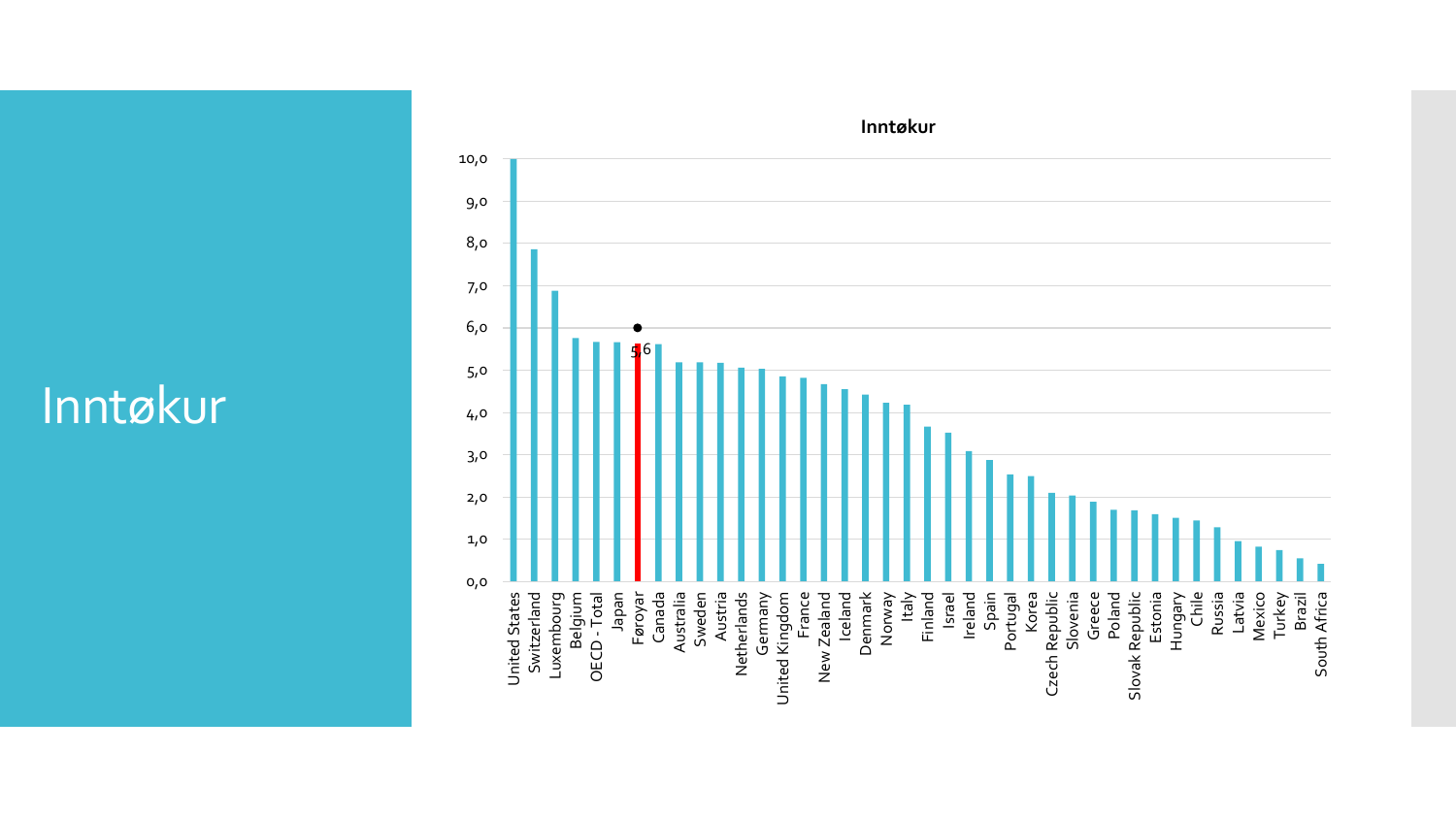#### Inntøkur

greinað

2 parametrar eru fyri inntøku, har vit einans hava tøl fyri annan av hesum, hesir eru:

- Inntøka per capita BTÚ
- Ognir

Føroyar hava her pláss nr. 6 í heiminum, har vit liggja omanfyri øll okkara grannalond, tá um inntøku ræður, men her skal fyrivarni takast fyri at vit hava ikki tøl fyri ognir, og nýta sostatt eitt miðaltal fyri tann parameturin

Frá seinastu kanning hava vit flutt okkum frá einum 15. pláss til eitt 6. pláss.

Eisini er javnin í samfelagnum vorðin enn betri, sum verður mátað við giniindexinum, sum Føroya Hagstova kunngerð á hvørjum ári. Sostatt kann sigast at Føroyar er mest javna land í heiminum.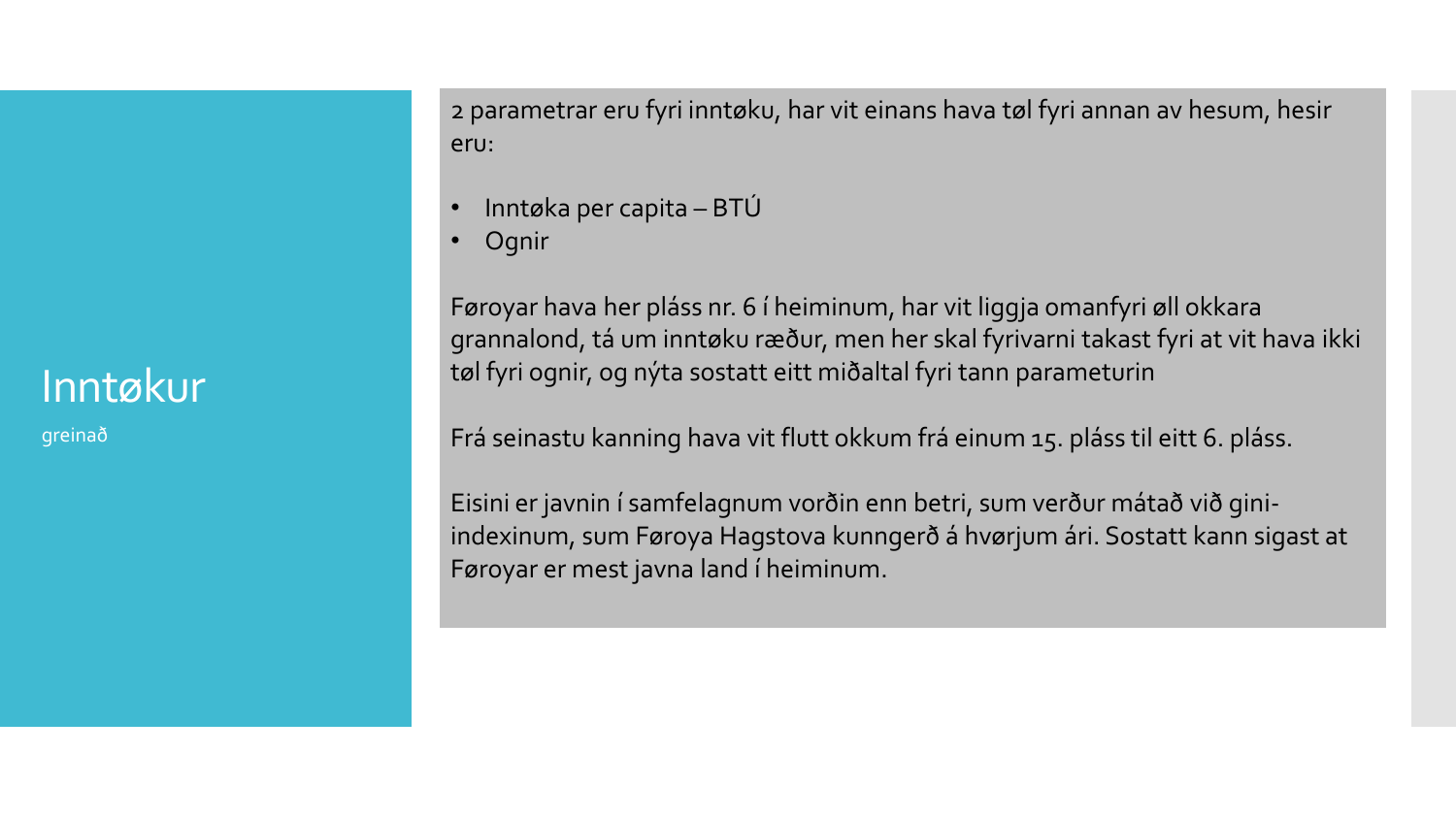## Arbeiði

Indikator nr. 3

Fólk brúka nógva tíð til arbeiðis, og arbeiði hevur nógv at siga fyri tey. Arbeiðið er ofta tað, sum fólk geva aftur til samfelagið, og gevur teimum virðing og stoltleika.

Gransking vísir, at arbeiðsloysi hevur eina neiliga ávirkan á kroppsliga og sálarliga heilsu og á subjektivt lívsnøgdsemi.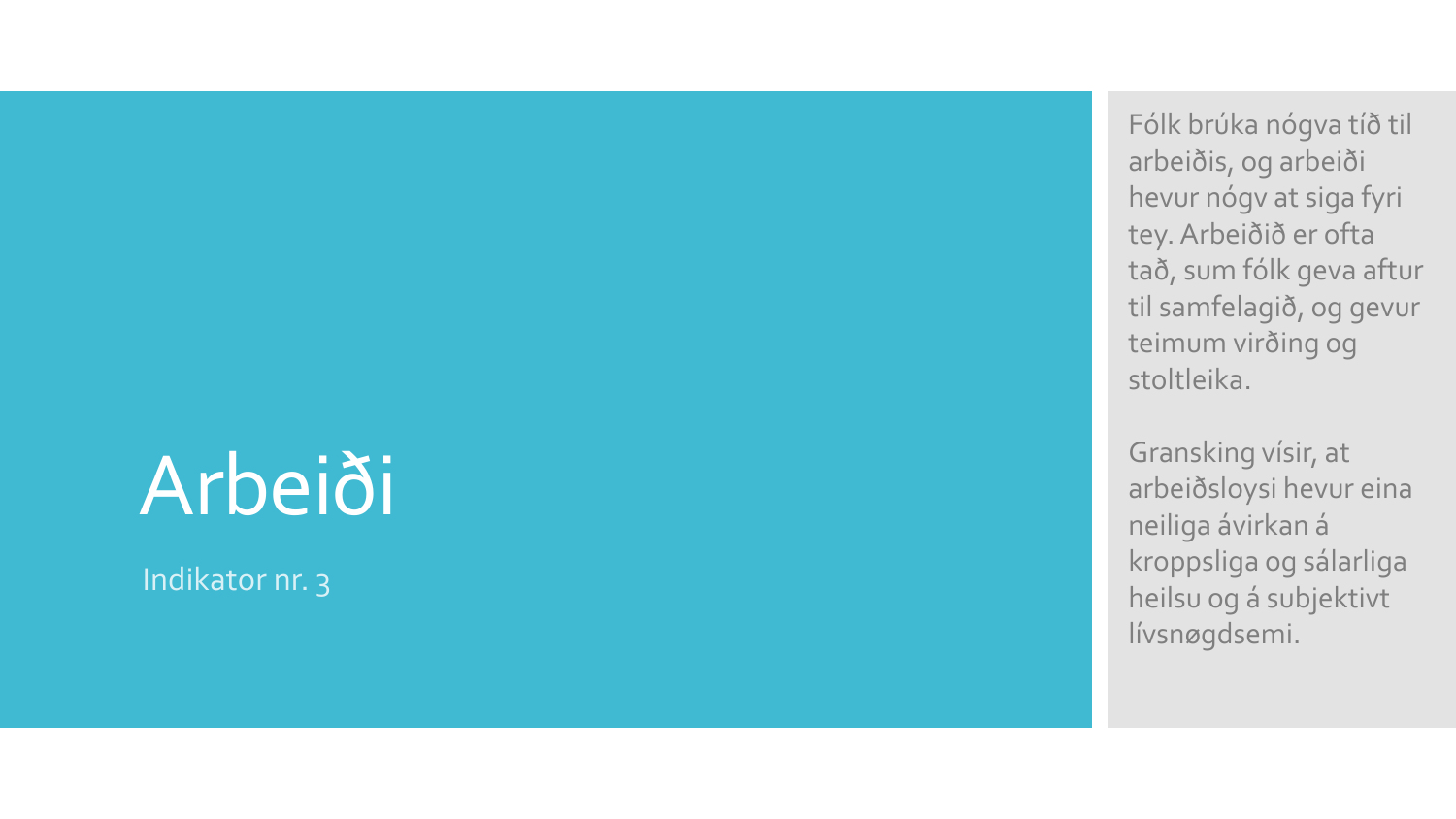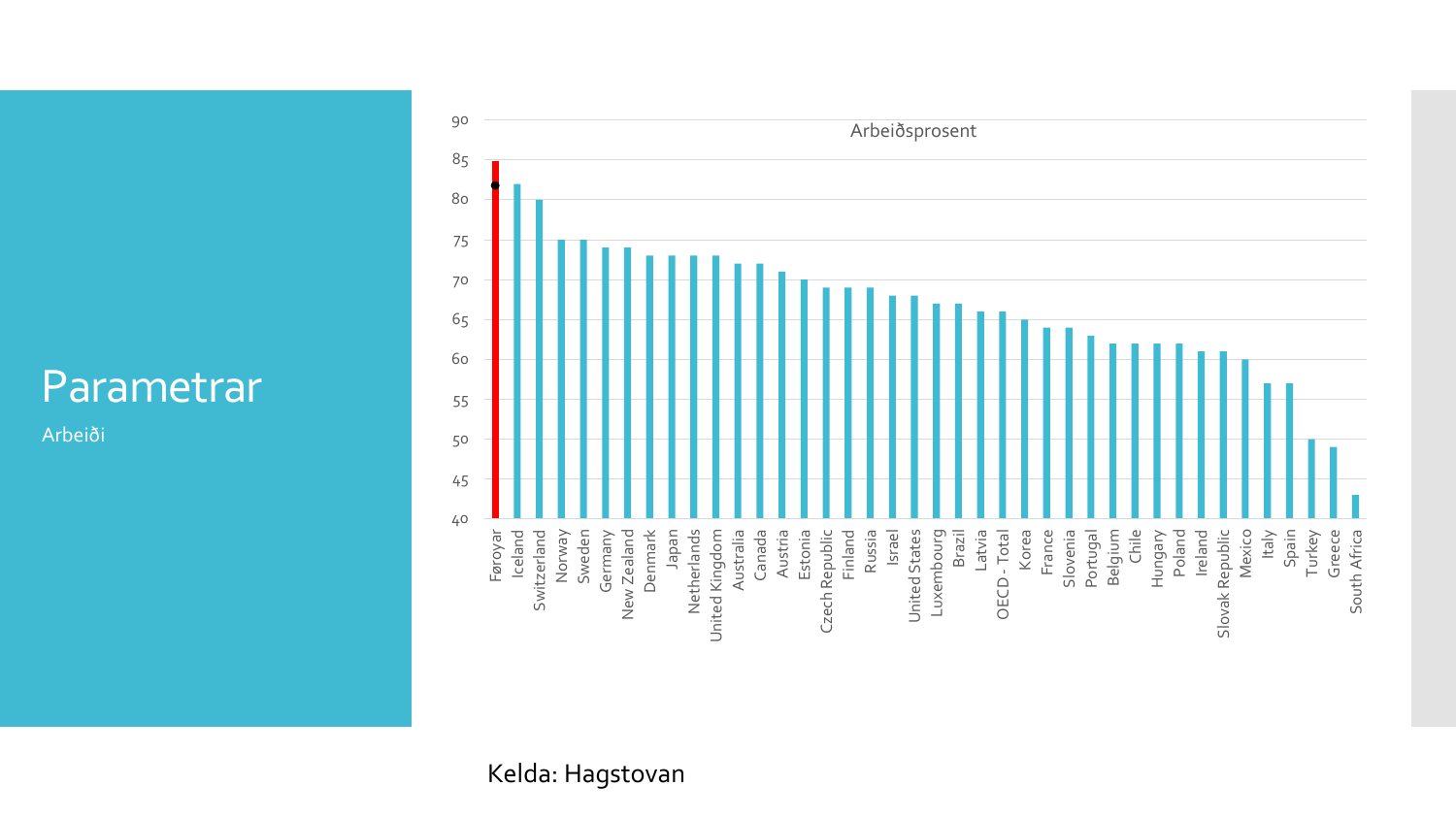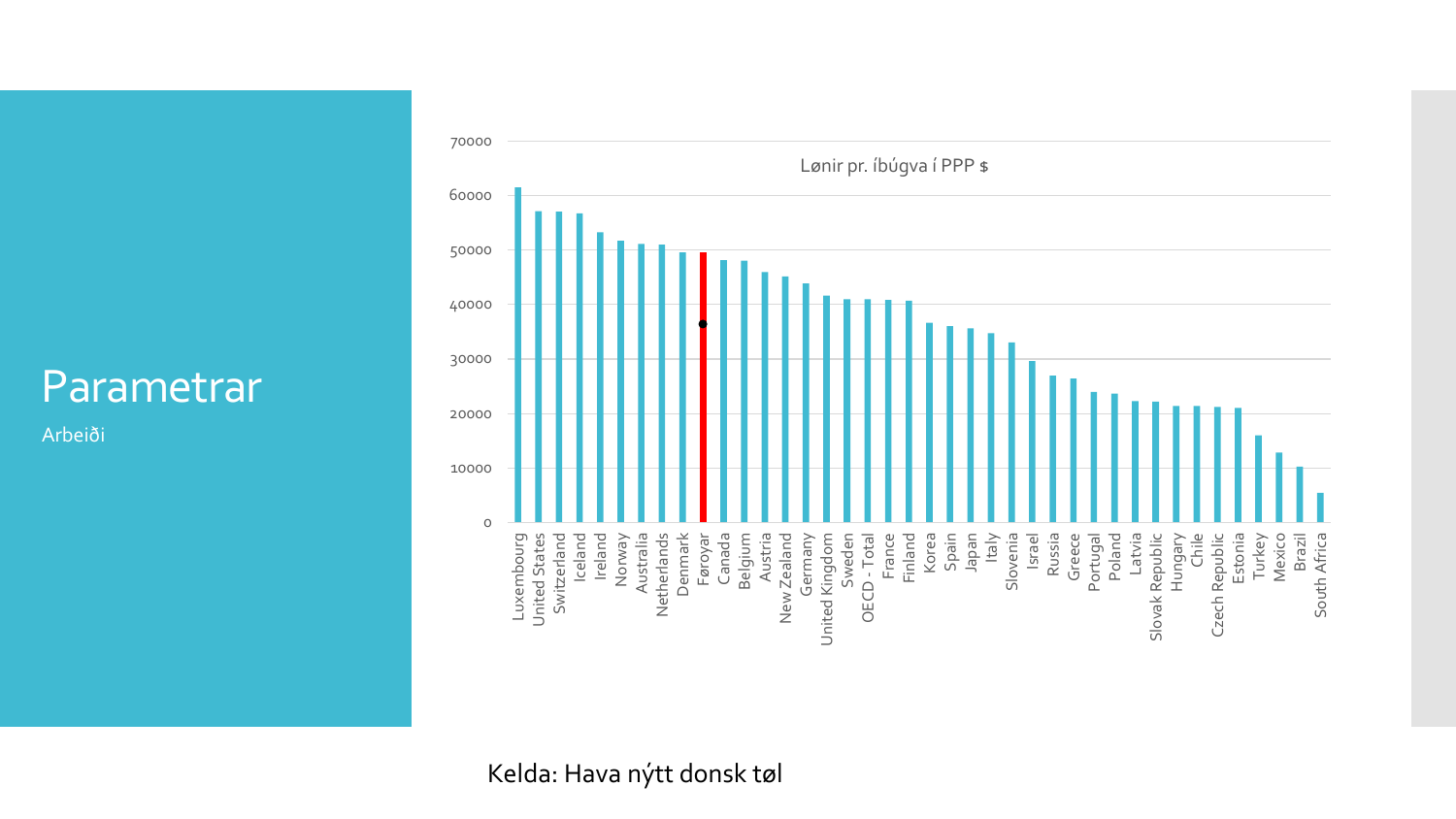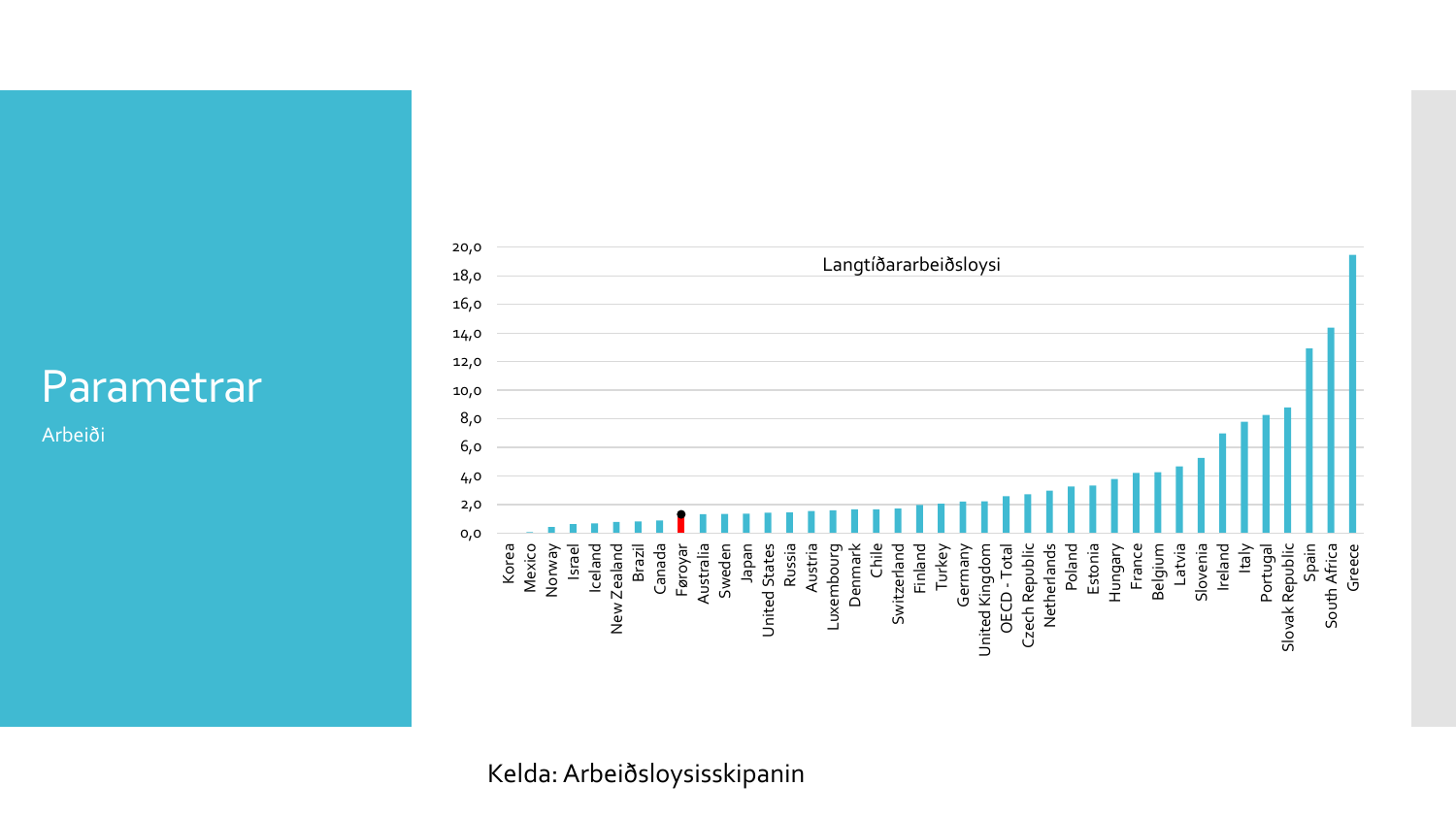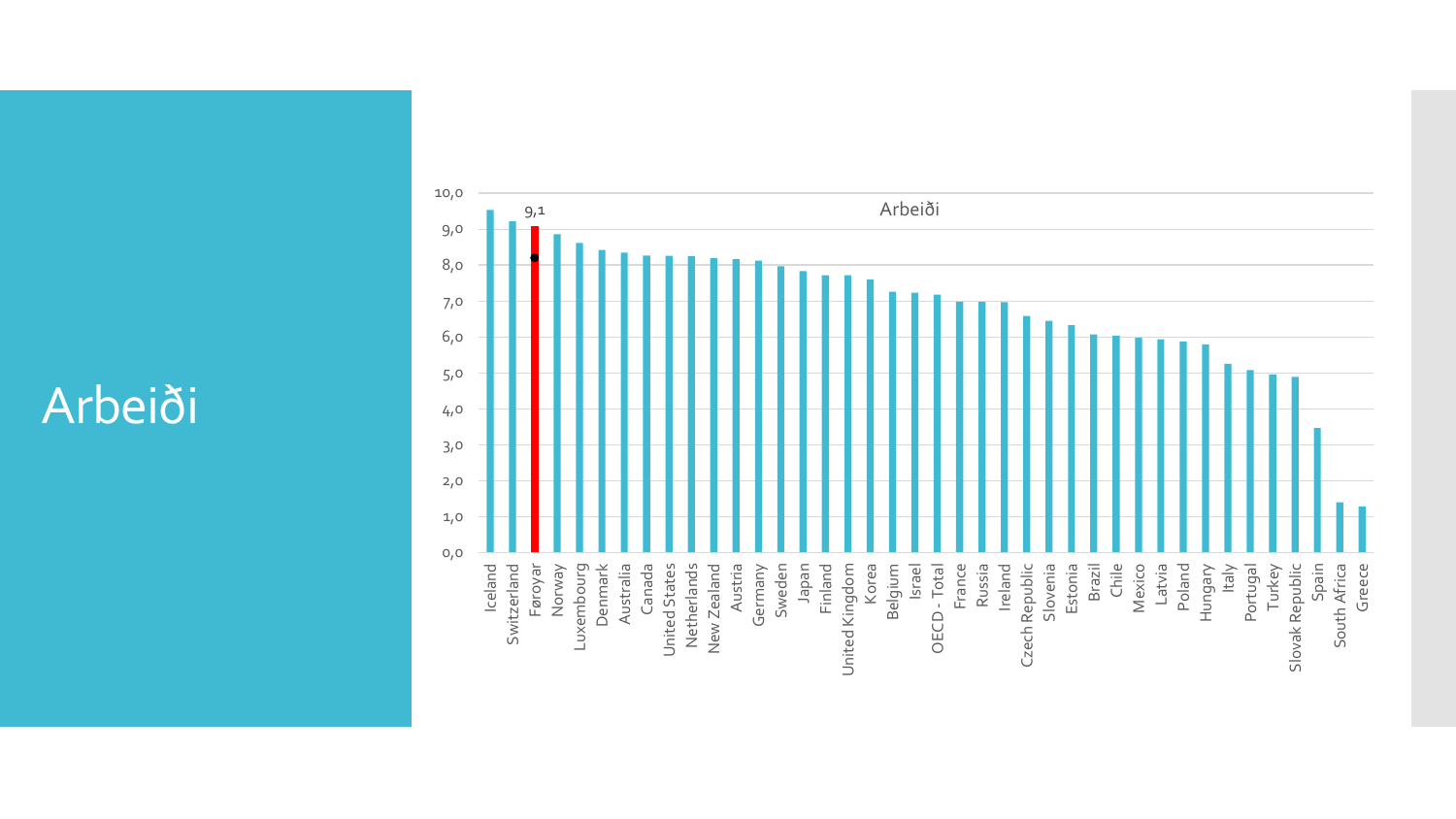### Arbeiði

greinað

4 parametrar eru fyri arbeiði, og vit í Føroyum hava tøl fyri 3 av hesum parametrum.

Arbeiðsfjøldina hava vit tøl fyri, eins og vit hava tøl fyri langtíðararbeiðsloysi. Lønirnar eru settar á sama støði sum Danmark. Føroyar er enn á einum fyrsta plássi tá um arbeiðsfjøld ræður. Eisini tá um lønir ræður standa vit okkum væl, eru á einum 3. plássi, og vit hava eisini eitt sera lágt langtíðararbeiðsloysi.

Samlað eru vit á einum 3. plássi í OECD rankingini, sum er tað sama sum í seinastu kanning.

Í Gallupkanningin sæst harafturat, at 95% av føroyingum eru nøgdir við sítt starv samanborið við 90% í seinastu kanning. Soleiðis kann omanfyri nevnda undirbyggjast við enn størri starvsnøgdsemi.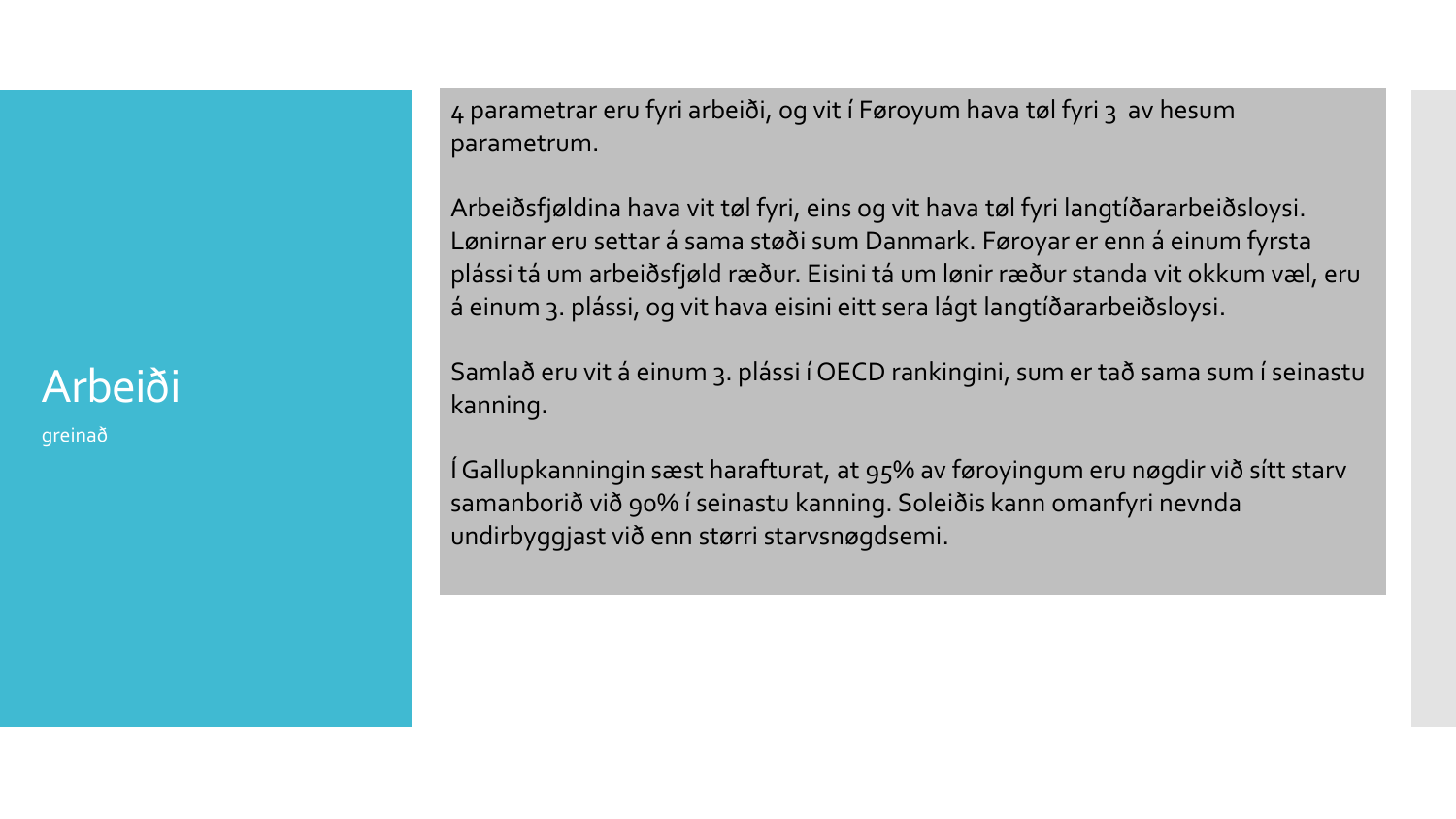## Sosial netverk

Indikator nr. 4

Vit menniskju eru sosialir skapningar. Títtleikin vit eru saman við øðrum og góðskan av sosiala sambandinum hava nógv at siga fyri okkara vælveru.

Fólk njóta at vera saman við øðrum, bæði familju, vinum og starvsfeløgum. Eisini njóta vit aktivitetir meiri, tá vit deila tað við onnur.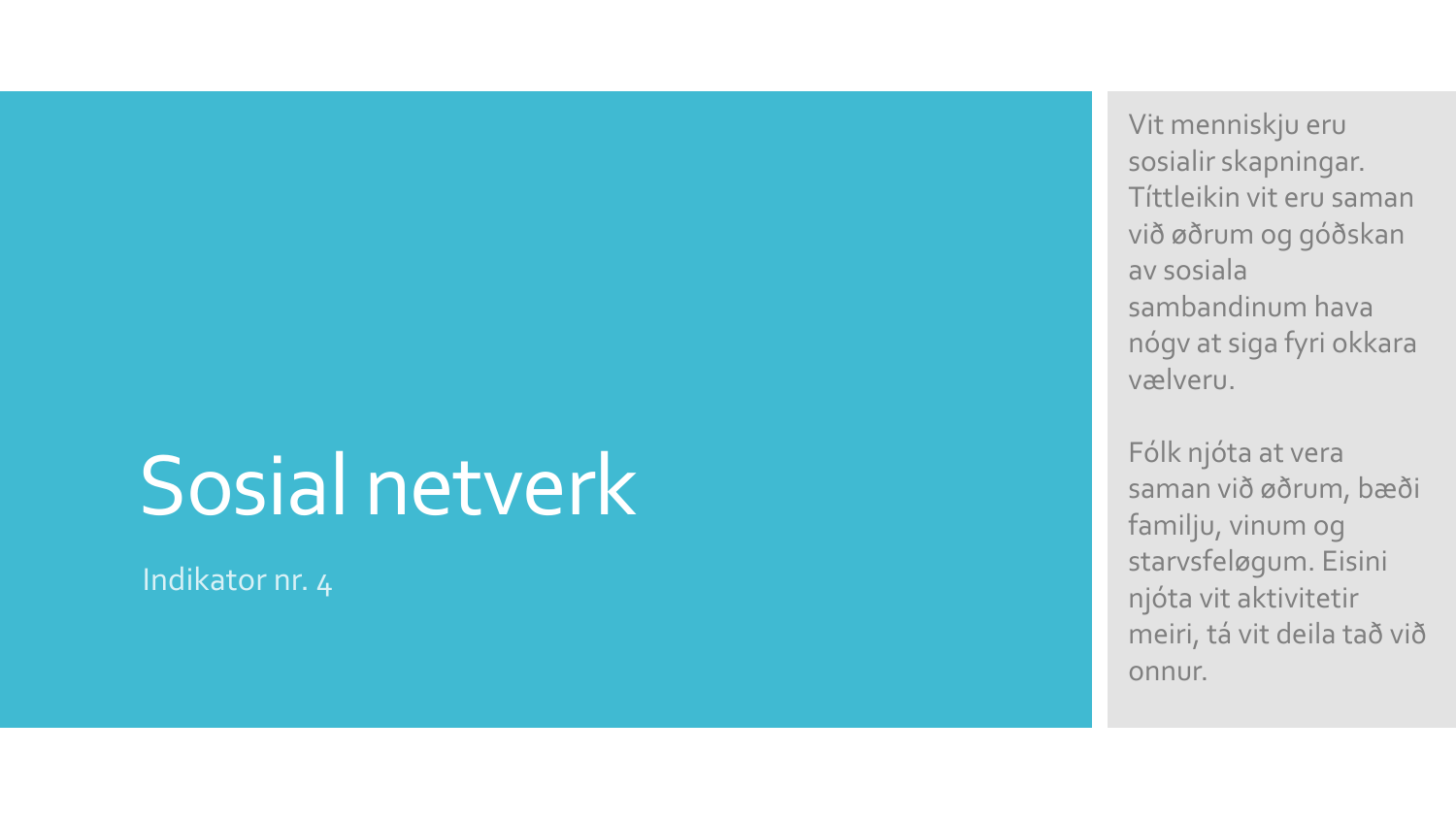### Sosial netverk



Kelda: Gallup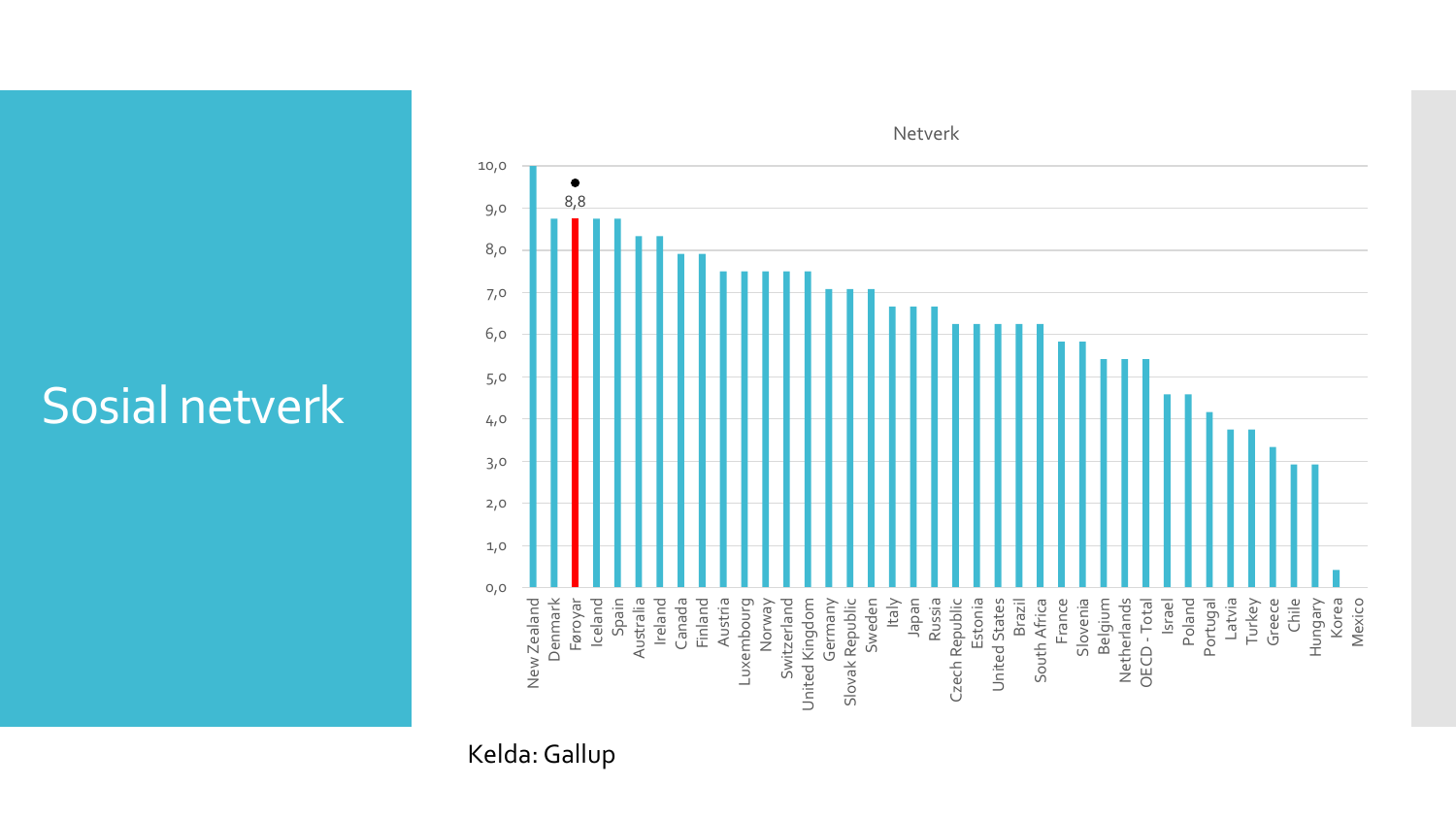### Sosial netverk

greinað

Hesin samlaði indikator verður einans mátaður upp á spurningin um sosialt netverk, sum varð spurdur í kanningini hjá Fólkaheilsuráðnum umvegis Gallup, Gallup World Poll. Spurt var í hvønn mun fólk hava onkran, sum tey kunnu heita á, um tey hava tørv fyri tí. Sambært Gallup so hava 96% av føroyingum onkran at heita á, og er hetta talið tað sama sum í undanfarnu kanning.

Eins og sæst á grafinum, so er Føroyar farið eitt sindur niður eftir hesum stiganum. Kortini eru vit farin uppeftir i rangordanini, soleiðis at vit nú eru á einum 3. plássi heldur enn einum sætta plássi.

Gallupkanningin vísir, at 83 % av okkum harafturat eru saman við vinum í minsta lagi eina ferð um vikuna, og at hetta í størri mun er galdandi fyri heilt ung fólk millum 15 og 24 ár.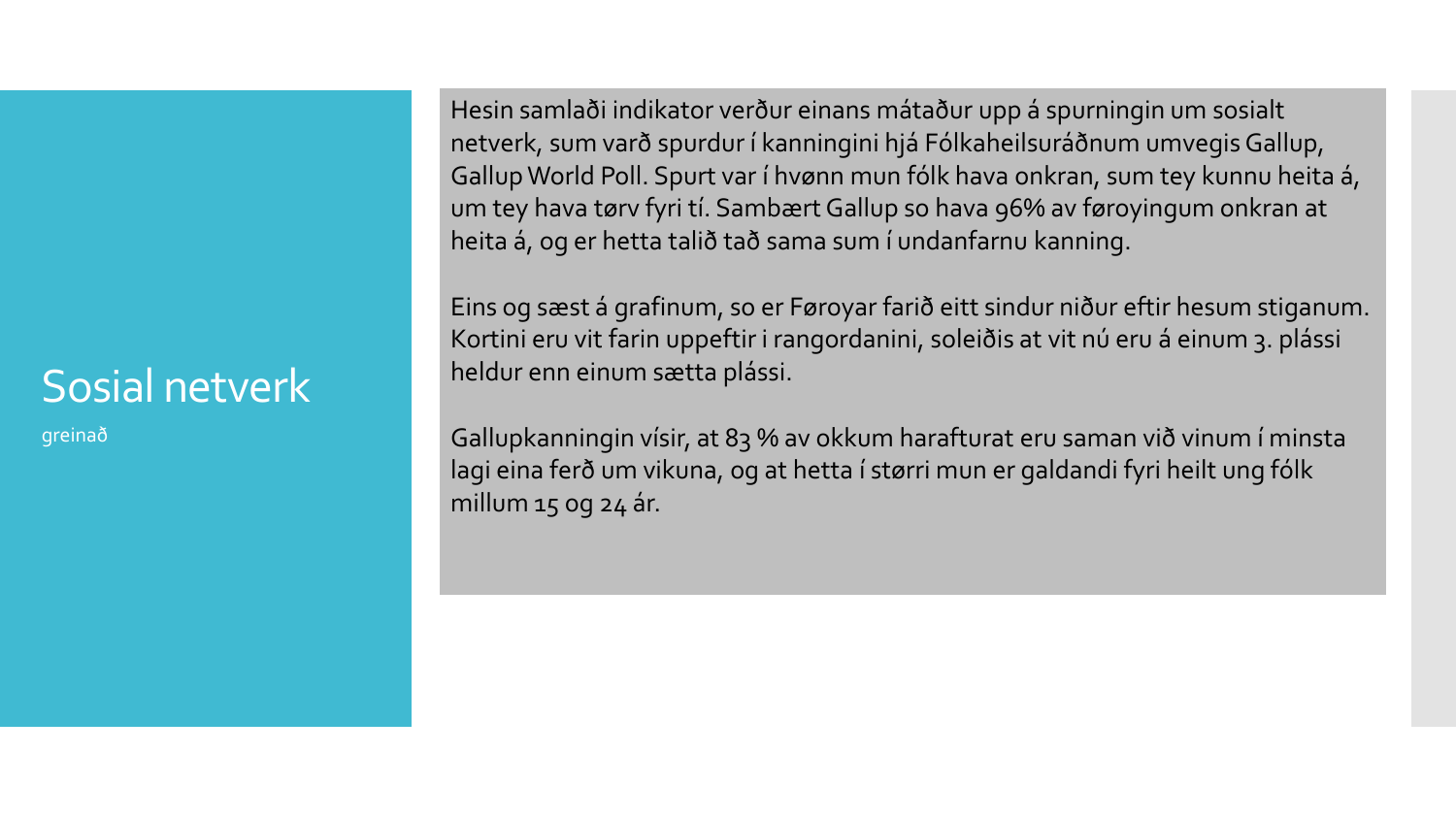# Útbúgving

Indikator nr. 5

Her eru væl grundaðir indikatorar fyri útbúgving, sum geva eina grundleggjandi mynd av útbúgvingar støðuni hjá vaksnum og ungum í einum modernaðum samfelagi.

Fólk í OECD londum eru vorðin alt betri útbúgvin seinastu mongu árini, og eisini eru londini farin at líkjast hvørt øðrum meiri og meiri.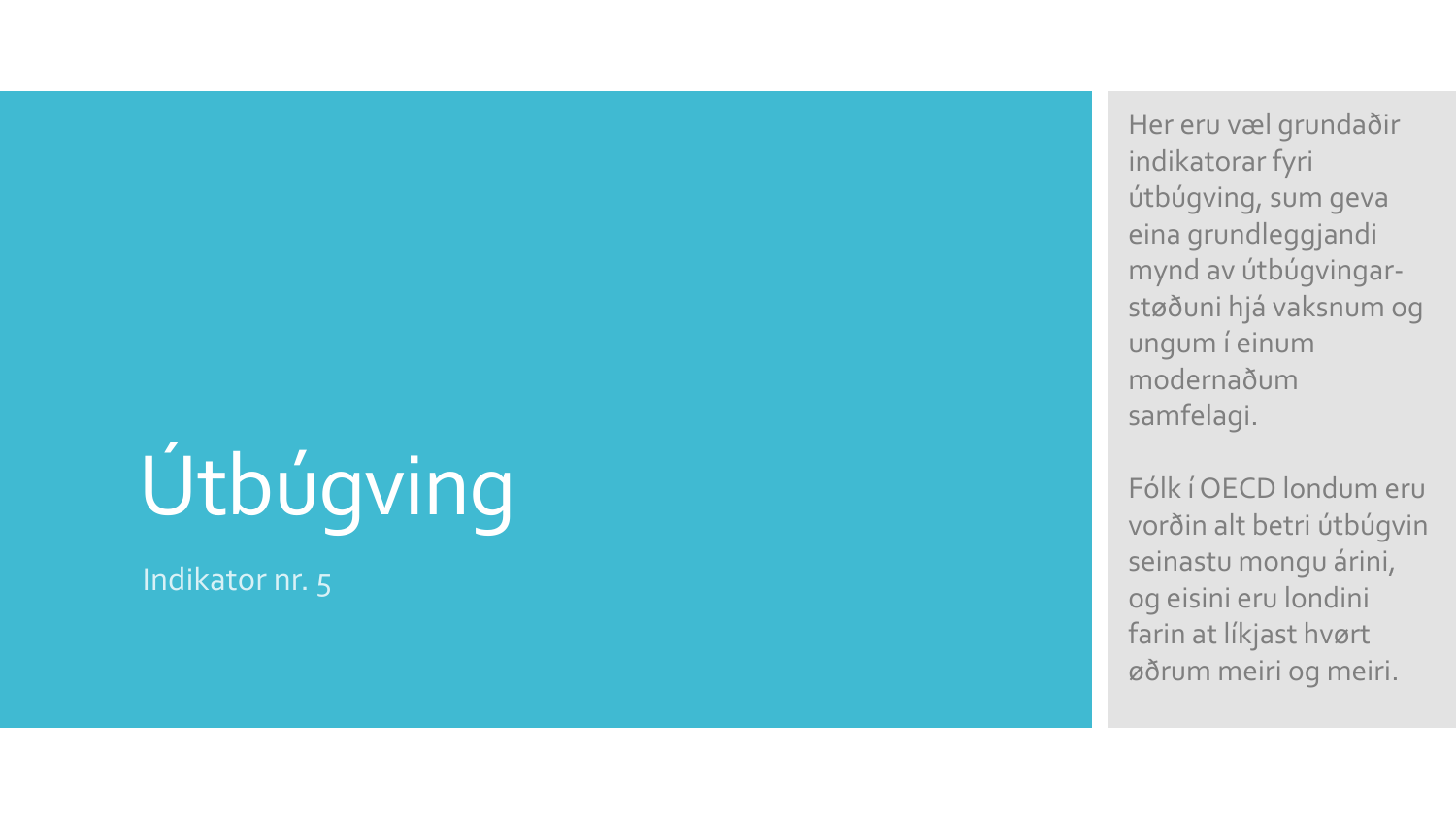Útbúgving



Kelda: Hagstovan (Manntal)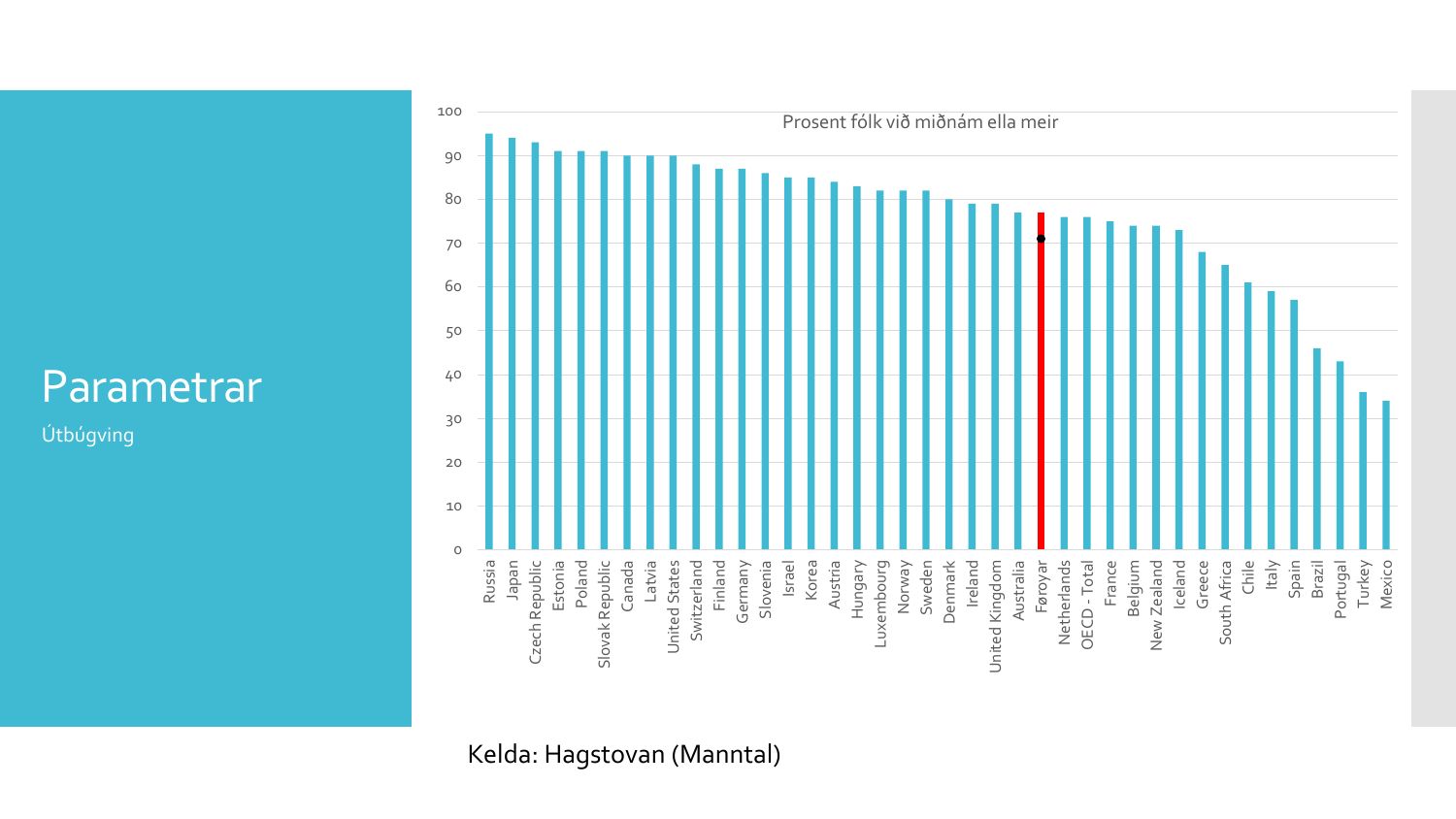Útbúgving

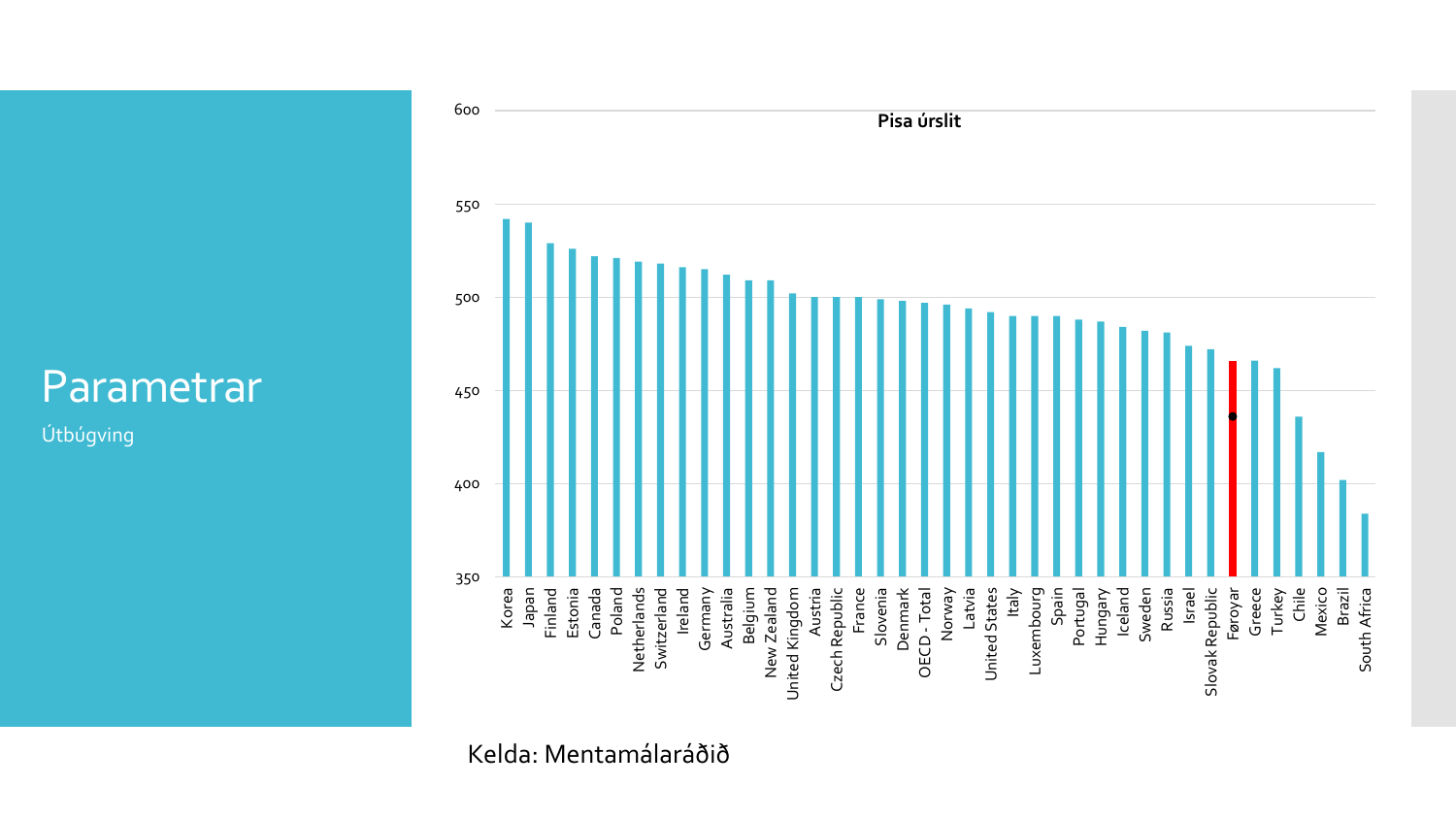## Útbúgving

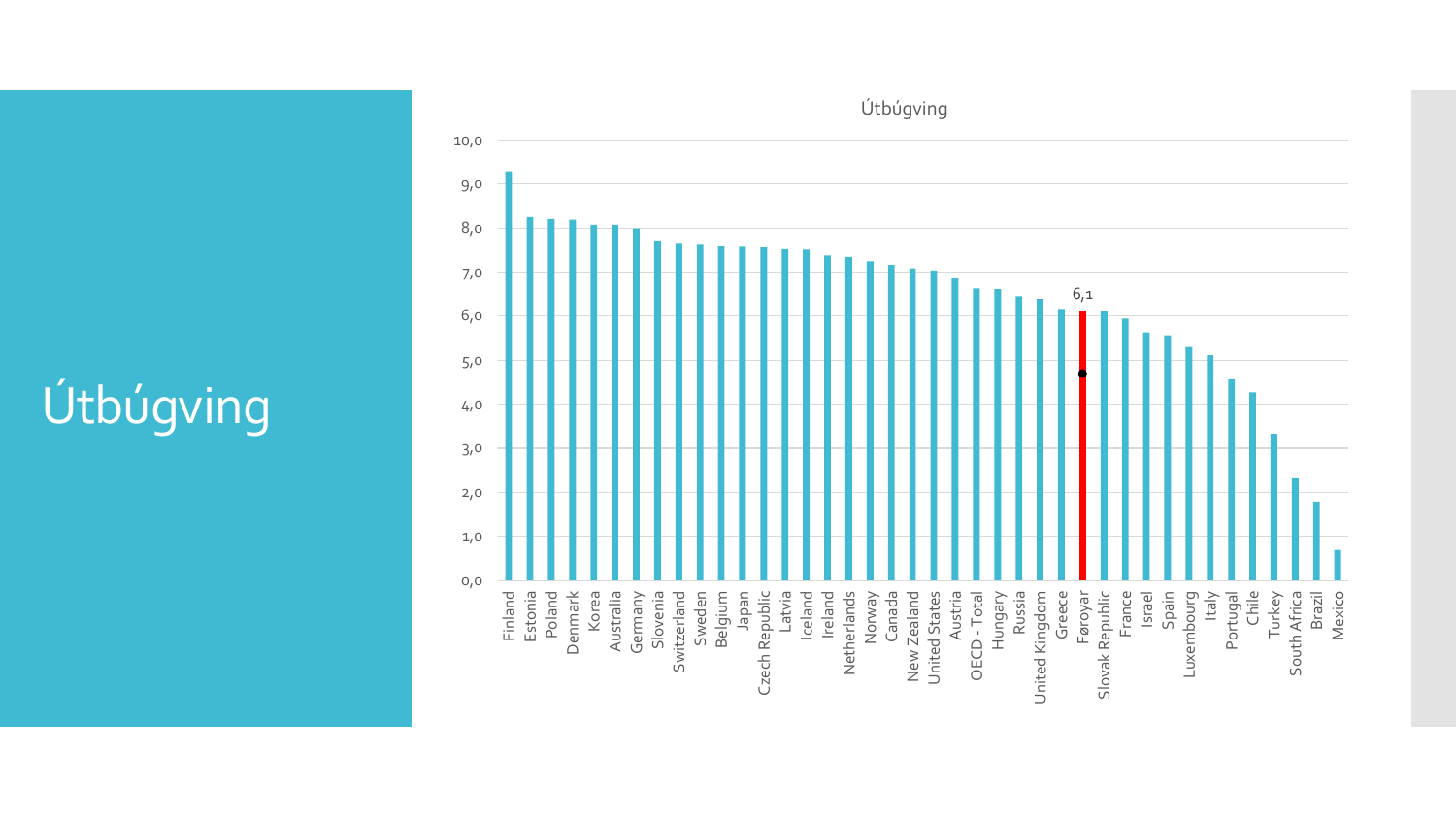## Útbúgving

greinað

Hetta er einasti indikatorur, har Føroyar veruliga ikki megna at vera í toppinum av OECD londunum. Samstundis eru vit millum tey lond, sum lutfalsliga brúka mest pengar uppá útbúgving.

Tá tað kemur til miðnámsútbúgving, liggja vit á leið í OECD miðaltalinum, men hava eina ranking sum nr. 28 land í røðini samanborið við nr. 31 í seinastu kanning.

Tá tað kemur til PISA úrslitið, so liggja vit í botninum av OECD londunum sum 7. aftasta landið, og nakað langt frá OECD meðal talinum.

Kortini vísir Gallupkanningin, at vit føroyingar halda, at okkara børn hava møguleika fyri at læra og mennast hvønn dag, og er hetta talið vaksið frá 90% til 93%.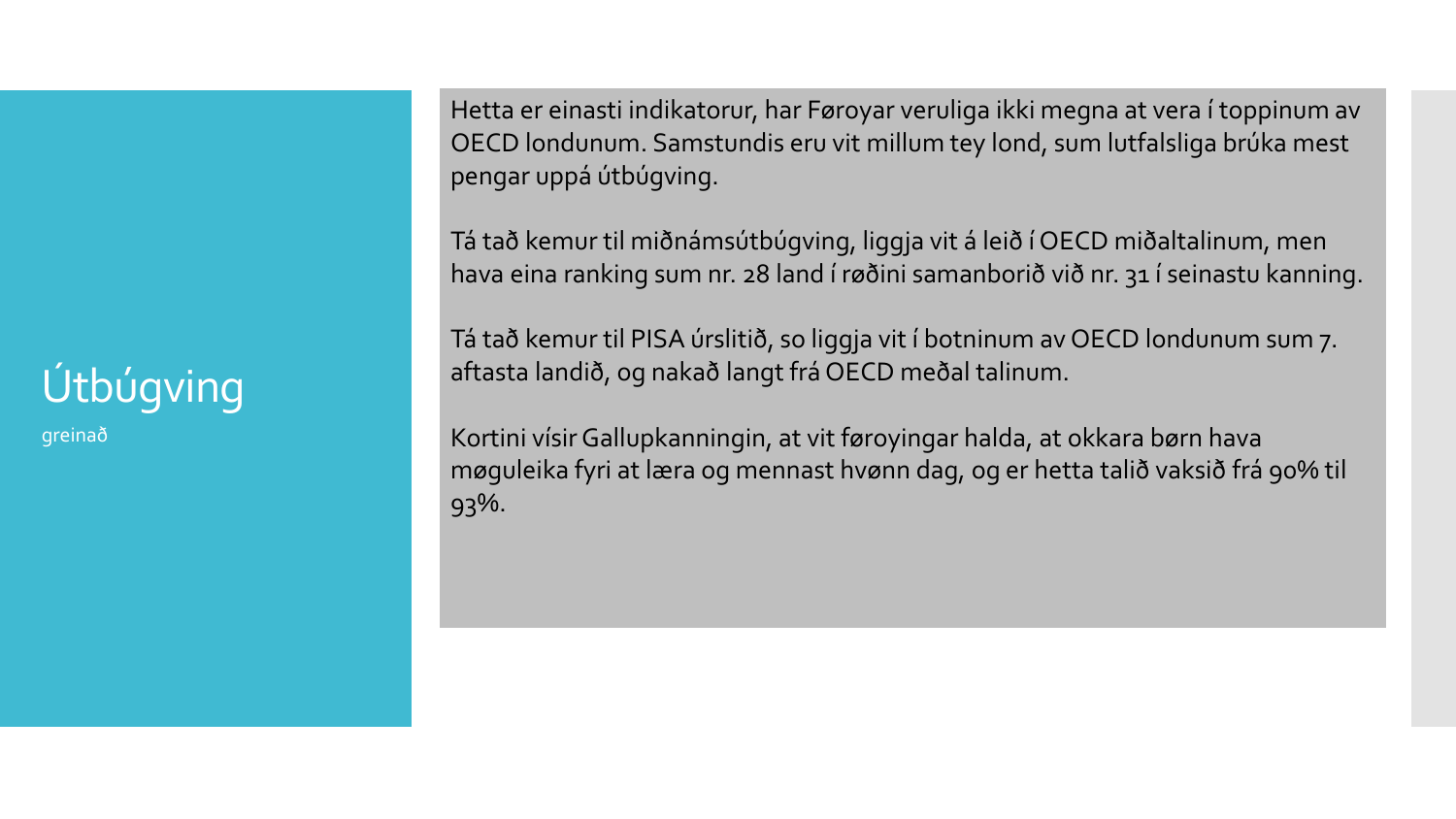## Umhvørvi

Indikator nr. 6

Fólk eru nógv ávirkaði av, hvussu heilsugott fysiska umhvørvið er at liva í. Árinið av dálking, vandamiklum evnum og larmi hava stóra ávirkan á heilsuna.

Flestu fólk seta prís uppá vakurleika, reinleika og eitt heilsugott umhvørvi, har tey búgva. Fólk hugsa eisini um, at jørðin verður niðurslitin.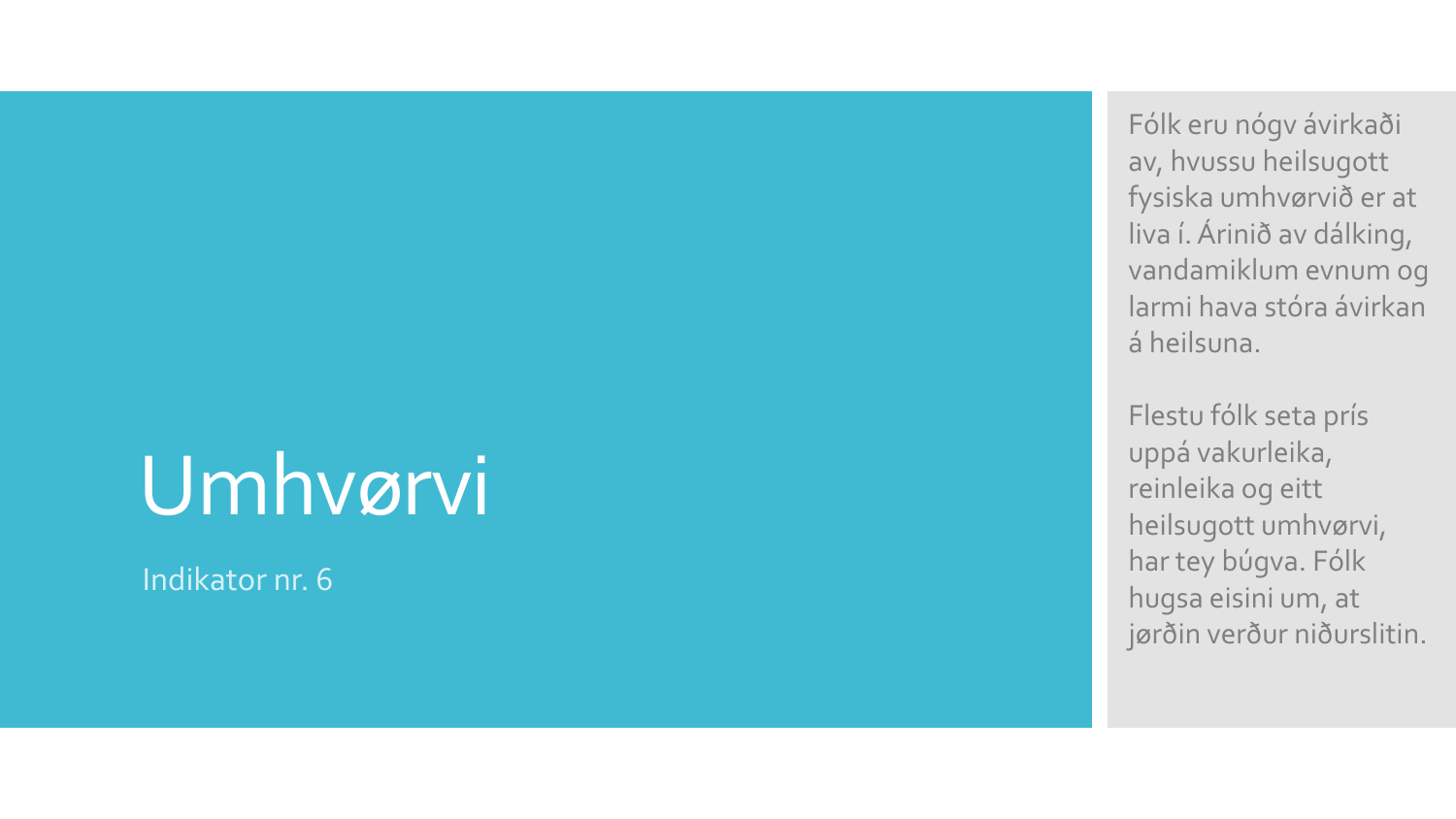Umhvørvi

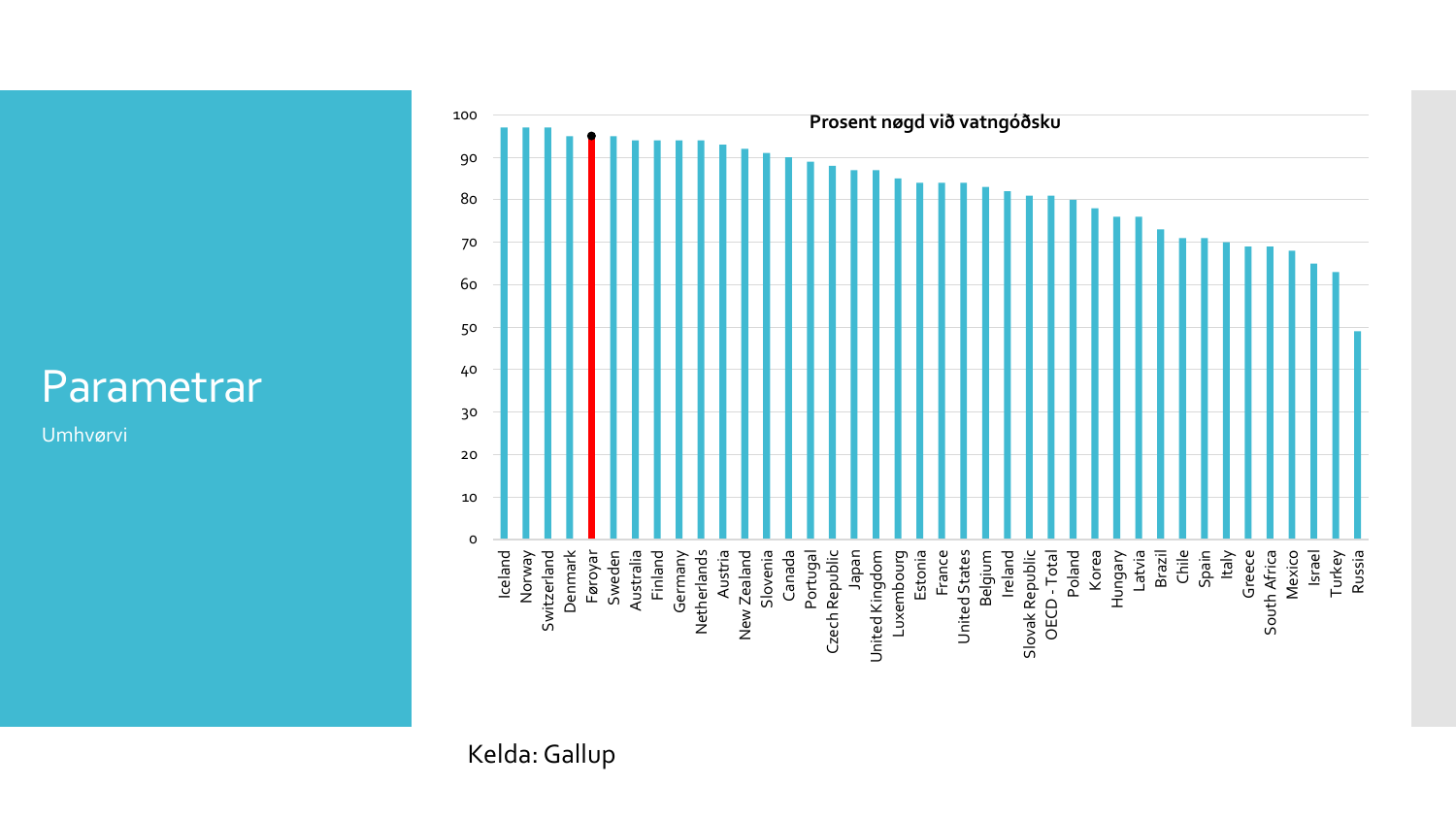Umhvørvi



Kelda: Umhvørvisstovan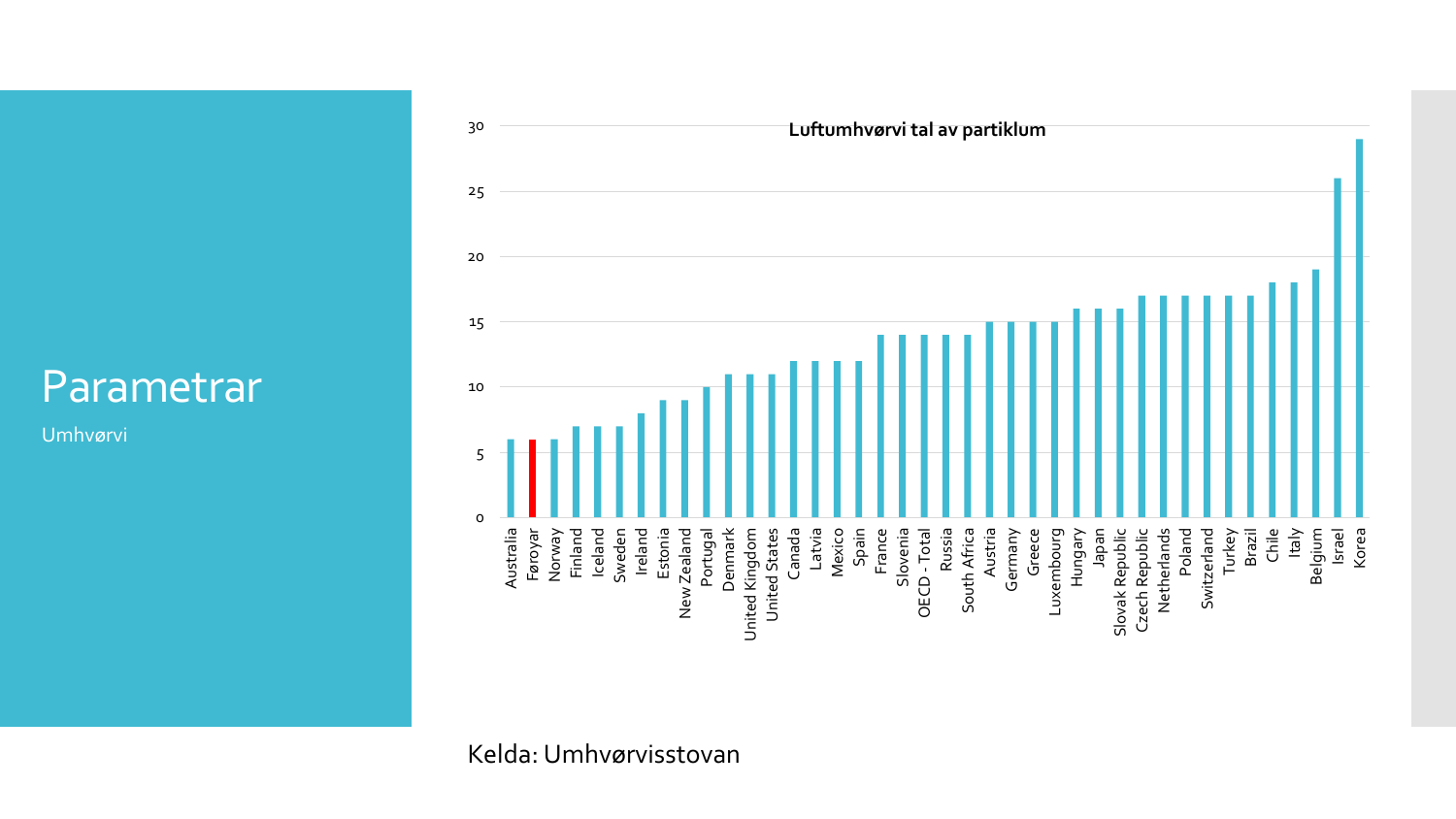### Umhvørvi

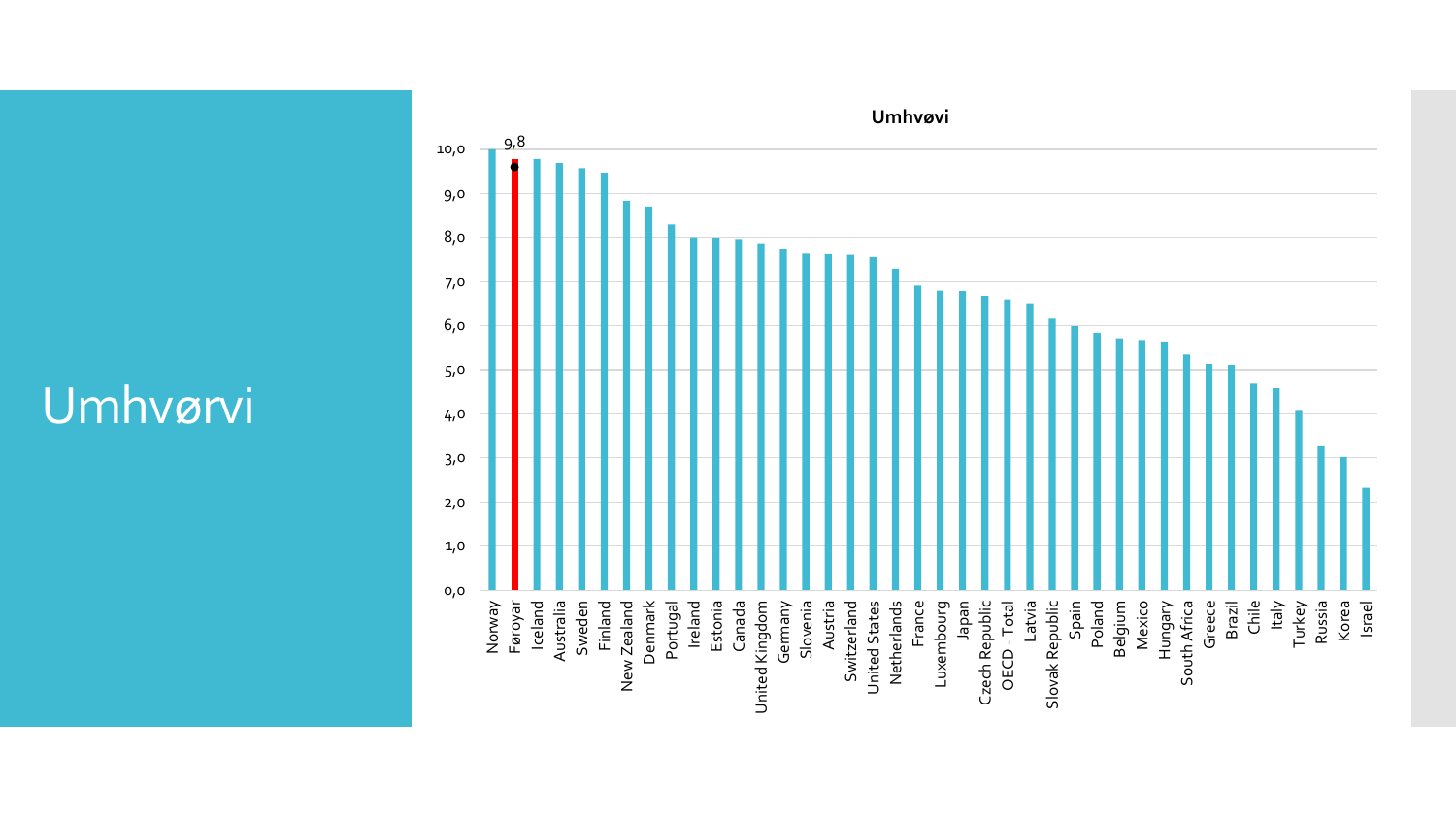#### Umhvørvi

greinað

Innan umhvørvi hava vit ein nýggjan parametur, sum ikki var gjørligur í seinastu kanning. Hetta er parameturin fyri luftgóðsku. Luftmátarar eru settir upp í miðbýnum í Havn og í Havnardali, sum máta smáu partiklarnar í luftini, sum ávirka okkara heilsustøðu.

Umhvørvisstovan hevur tøl frá 2014 (hini londini hava fyri 2013). Okkara luftgóðska lá hetta árið á 6,4 men var ein ávís óvissa um hetta tal og er tað minkað síðan til 4,9 í miðal árliga í 2016. Vit hava mett okkara tal til 6 fyri 2013. Noreg hevur eisini eitt tal, sum eitur 6 og td. Suður Korea liggur heilt á 29.

Fyri vatngóðsku valdu vit at nýta sama tal, sum í seinastu kanning, sum er eftir GallupWorld Poll.

Samlað geva hesi tøl Føroyum eina ranking, sum er nr. 2 eftir OECD, har einans Noreg er frammanfyri okkum og Ísland er á einum 3. plássi.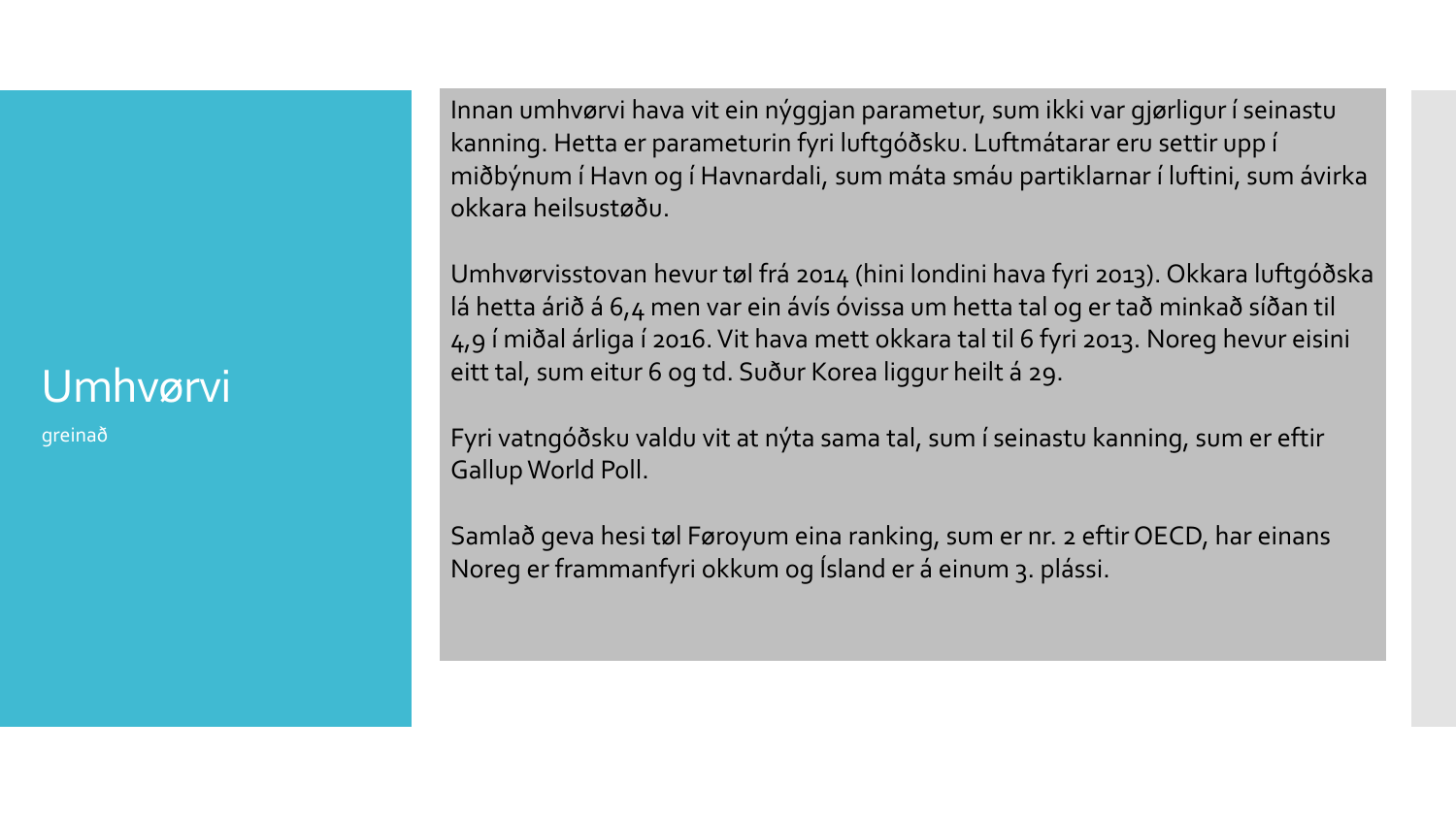## Samfelagsluttøka

Indikator nr. 7

Tað hevur týdning fyri vælveruna hjá fólki at vera við til at velja landsins stjórn og at vera ein partur av politikkinum í samfelagnum.

Samfelagsluttøka ger, at fólk betur taka sær av sínum egna lívi og at tey kenna, at tey hoyra til, kenna meiri álit og tey kanna seg sosialt inkluderaði.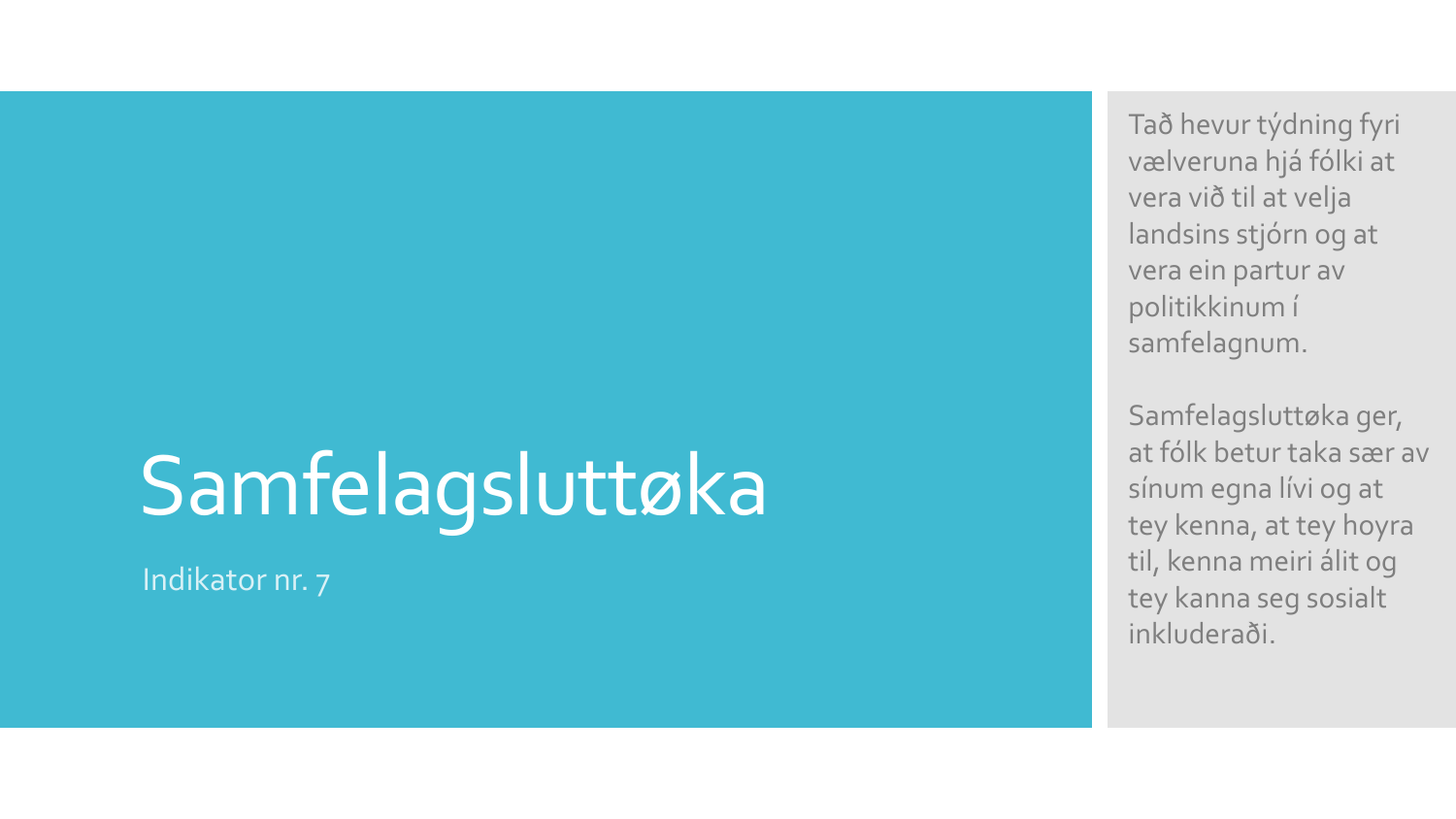Samfelagsluttøka



#### Kelda: kvf.fo/val

**Valluttøka**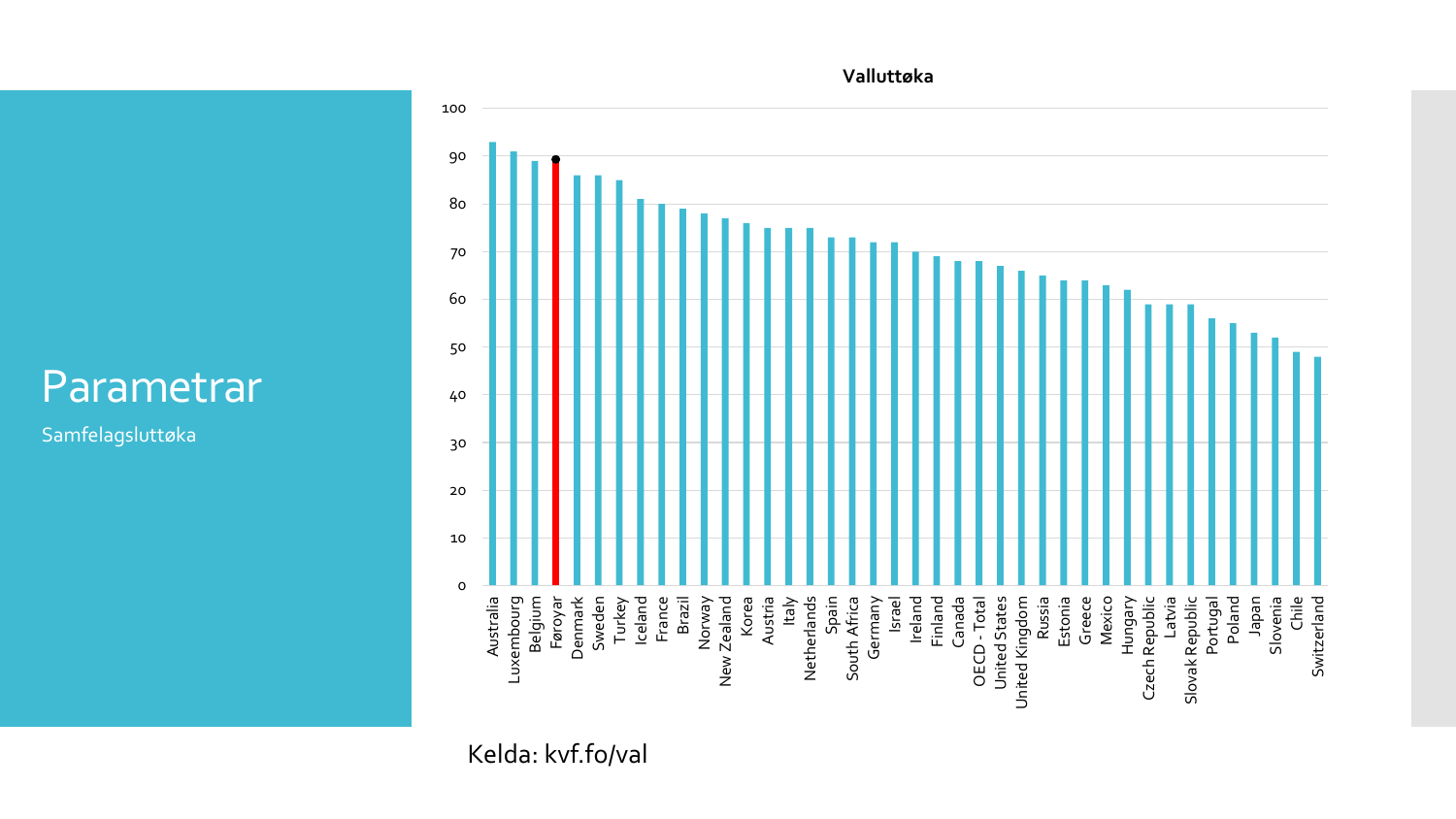### Samfelags luttøka

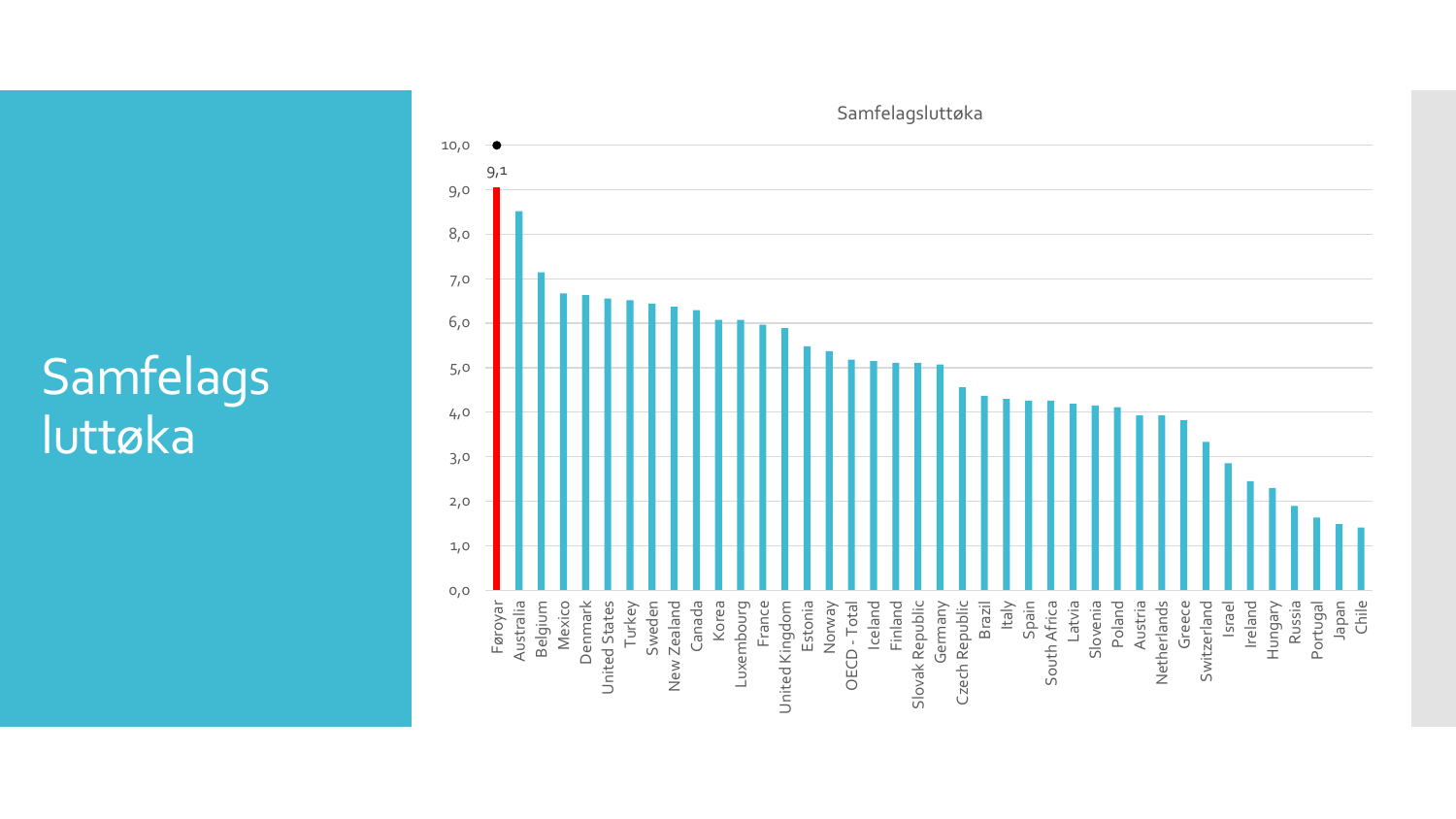### Samfelags luttøka

greinað

Vit liggja framvegis á einum fyrsta plássi viðvíkjandi samfelagsluttøku. Vit hava bara tøl fyri valluttøku, tí hin parameturin er ikki til fyri Føroyar. Tann parameturin skal lýsa 'stakeholder engagement'. Tá tann parameturin ikki finst fyri Føroyar verður miðaltalið fyri Føroyar bert valluttøkan.

Valluttøkan í Føroyum er serliga høg. Her liggja vit á einum 4. plássi í OECD, og hevur rákið við lítlari valluttøku ikki rakt Føroyar enn, eins og tað hevur rakt fleiri onnur OECD lond. Hetta vísir, at føroyingar eru sera áhugaðir í samfelagnum og luttaka virkið. Eisini vísir gallupkanningin, at føroyingar hava stórt álit á rættarskipanini, har heili 84% siga seg hava álit, í mun til 80% í seinastu kanning.

Føroyingar hava stórt álit á landsins stýri, nógv størri enn við seinastu kanning, har hesaferð 63% siga seg hava álit á landsins stýri. Tølini við seinastu kanning vóru 46%. Eisini siga føroyingar seg hava stórt álit á valskipanini, sum er 86% í mun til 77% til seinasta val.

Hetta eru sera sunn tøl, sum undirbyggja 1. plássið í OECD rankingini.

Í seinastu kanning varð væntað, at Føroyar fóru at fylgja OECD rákinum viðv. hesum parametri, men so er ikki enn.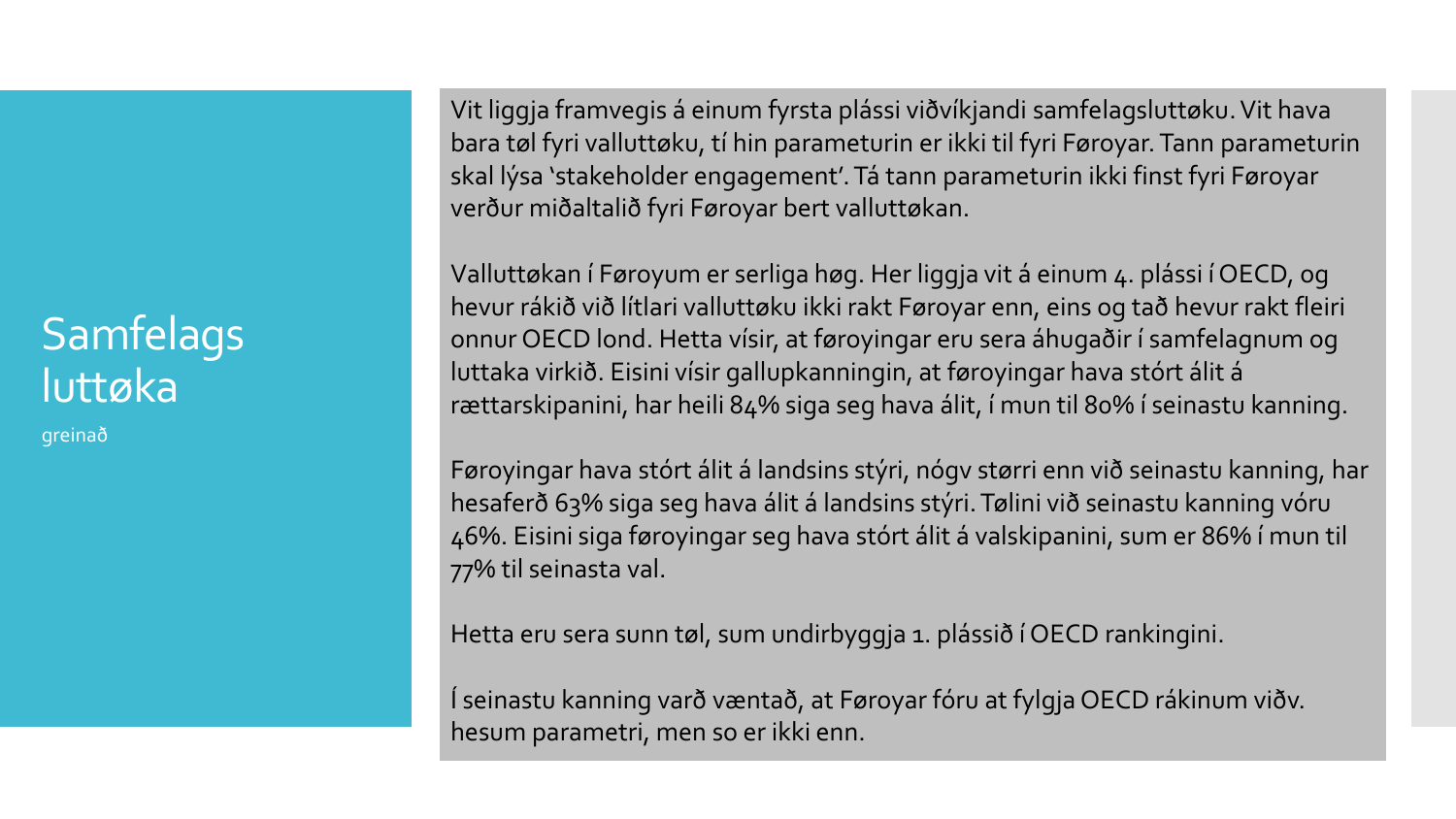## Heilsa

Indikator nr. 8

At hava eina góða heilsu er eitt tað størsta virðið í lívinum hjá menniskjum. Heilsan ávirkar arbeiði, útbúgving, lívs nøgdsemi, inntøku og virkið at luttaka í sosialum virksemi.

Heilsan er torfør at máta, tí hon fatar um lívslongd, nærveran av kroniskum sjúkum og bæði kroppslig og sálarlig heilsa.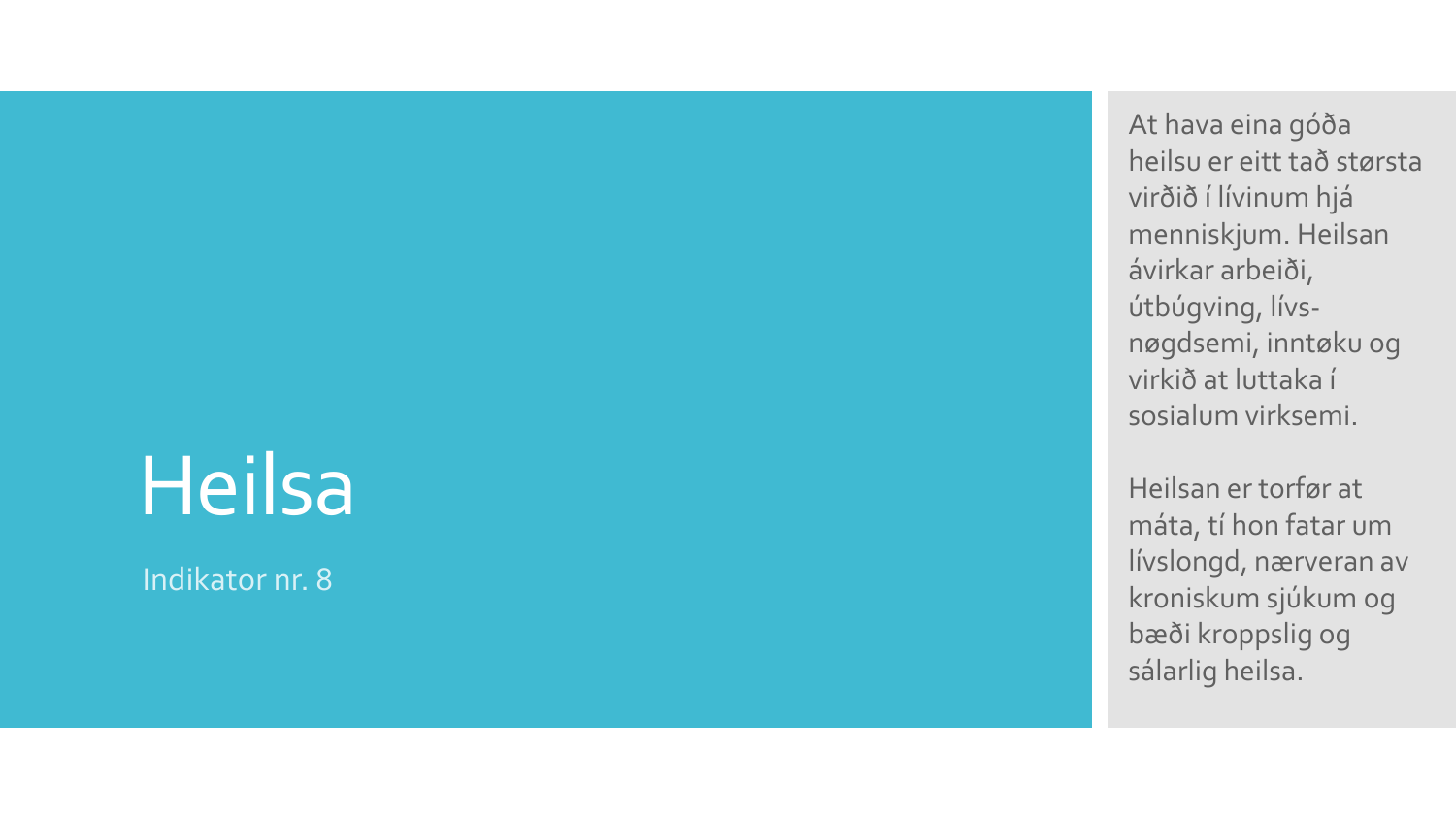Heilsa



#### Kelda: Hagstovan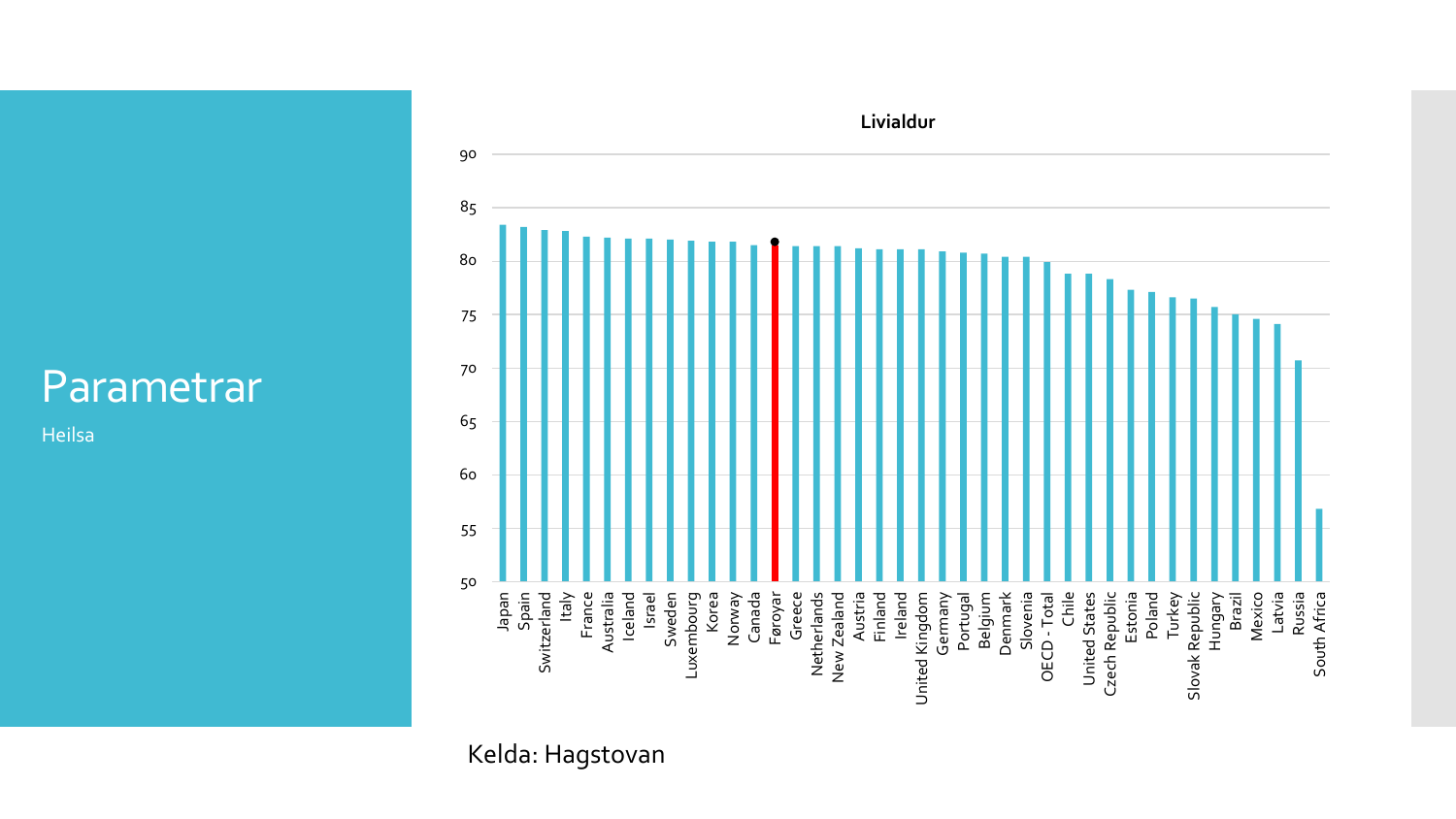Heilsa

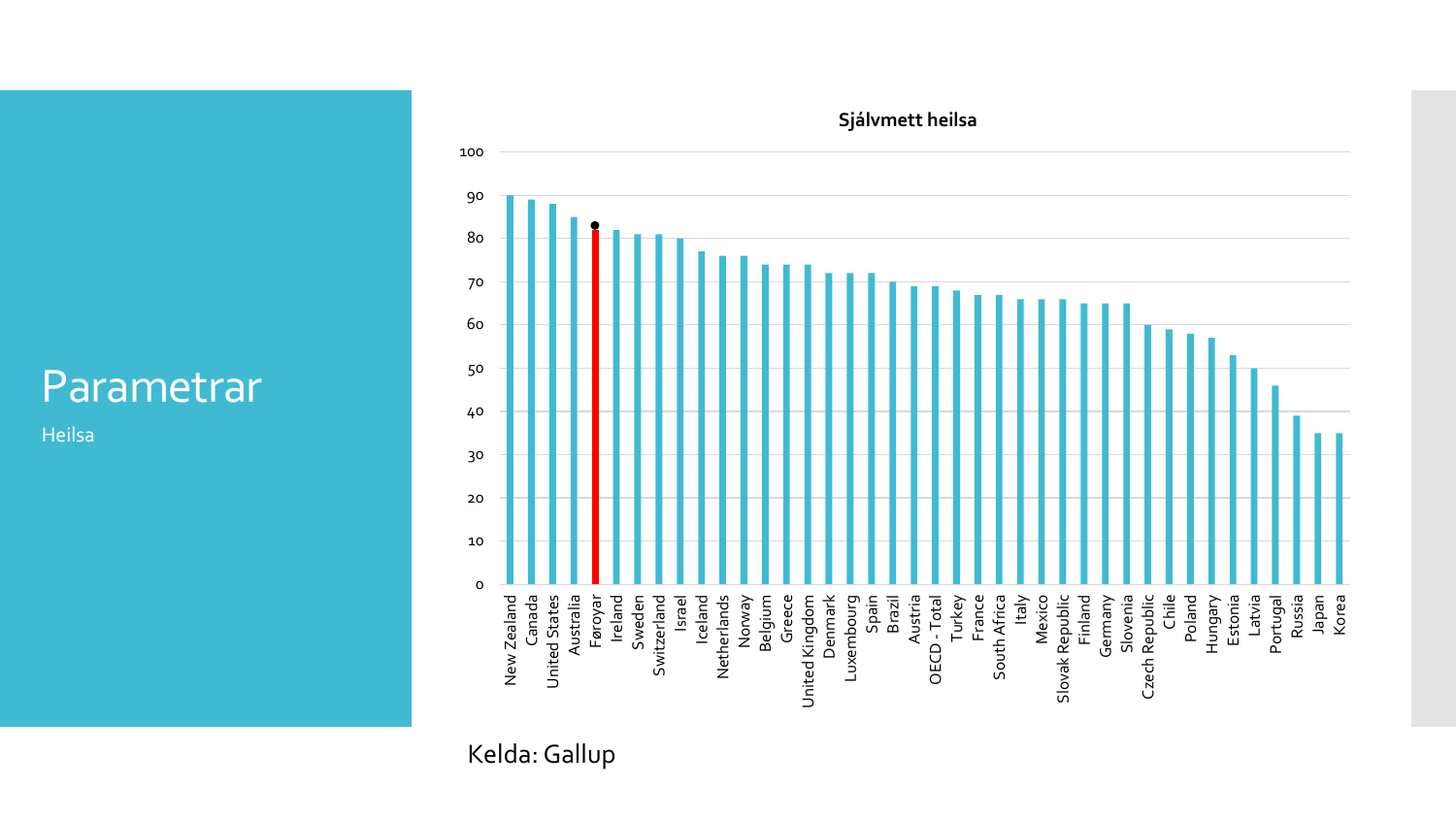### Heilsa

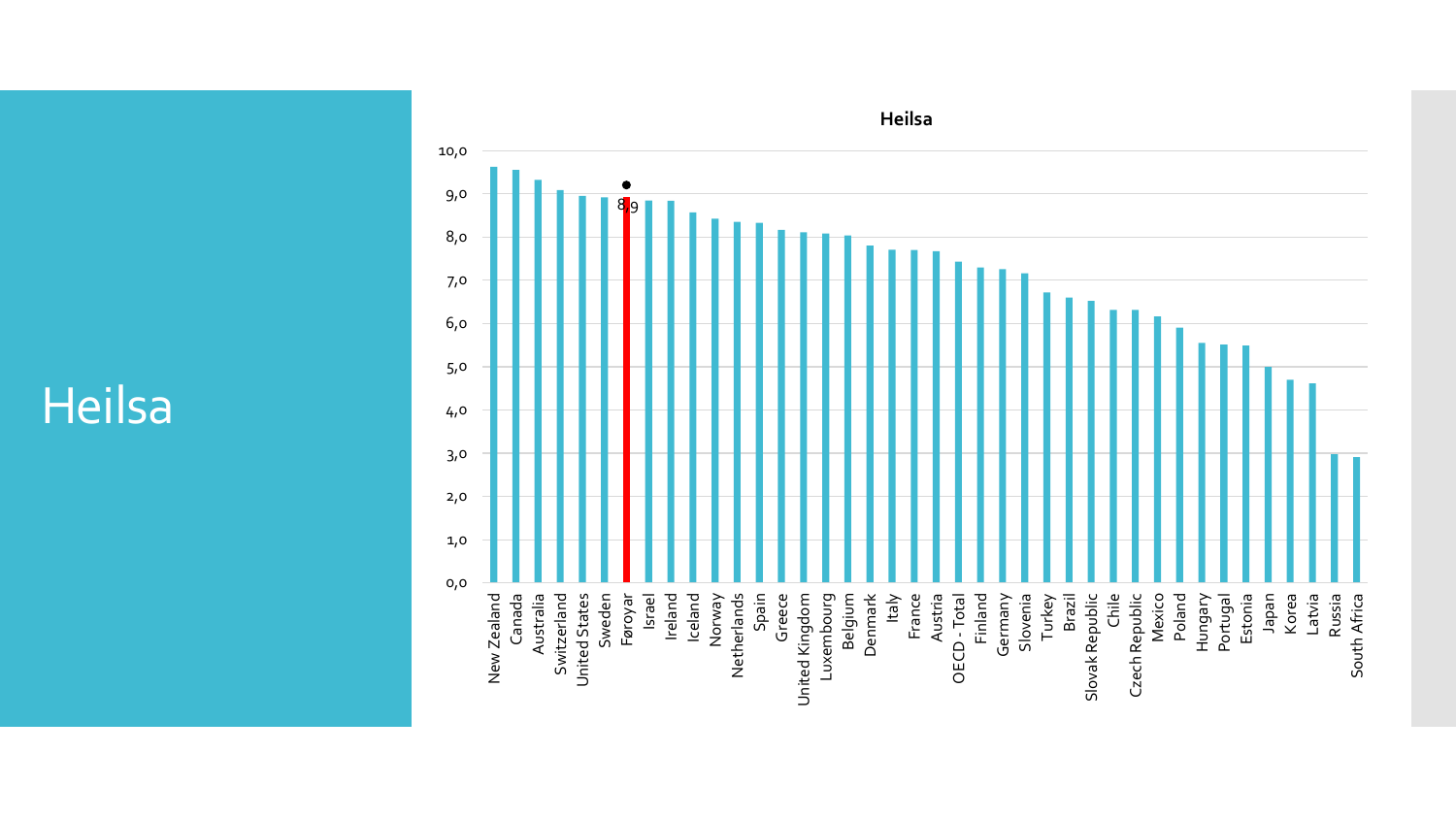#### **Heilsa**

greinað

Føroyar eru farnar niður í ranking innan heilsu. Vit vóru í seinastu kanning á stig 3 og hesaferð eru vit á stig 7.

Okkara livialdur er á sama stigi, men minkaður eitt vet síðani seinast. Eitt vet hægri prosentstig siga seg hava eina góða heilsu, frá 78% til 82%.

Sostatt hava vit í Føroyum helst ikki fingið eina so nógv verri heilsu enn til seinastu kanning, men vit kunnu taka samanum og siga, at nøkur av hinum londunum hava yvirhálað okkum.

Samstundis kann so eisini takast samanum, at 17% siga seg hava heilsutrupulleikar, sum er ein avbjóðing fyri Føroyar.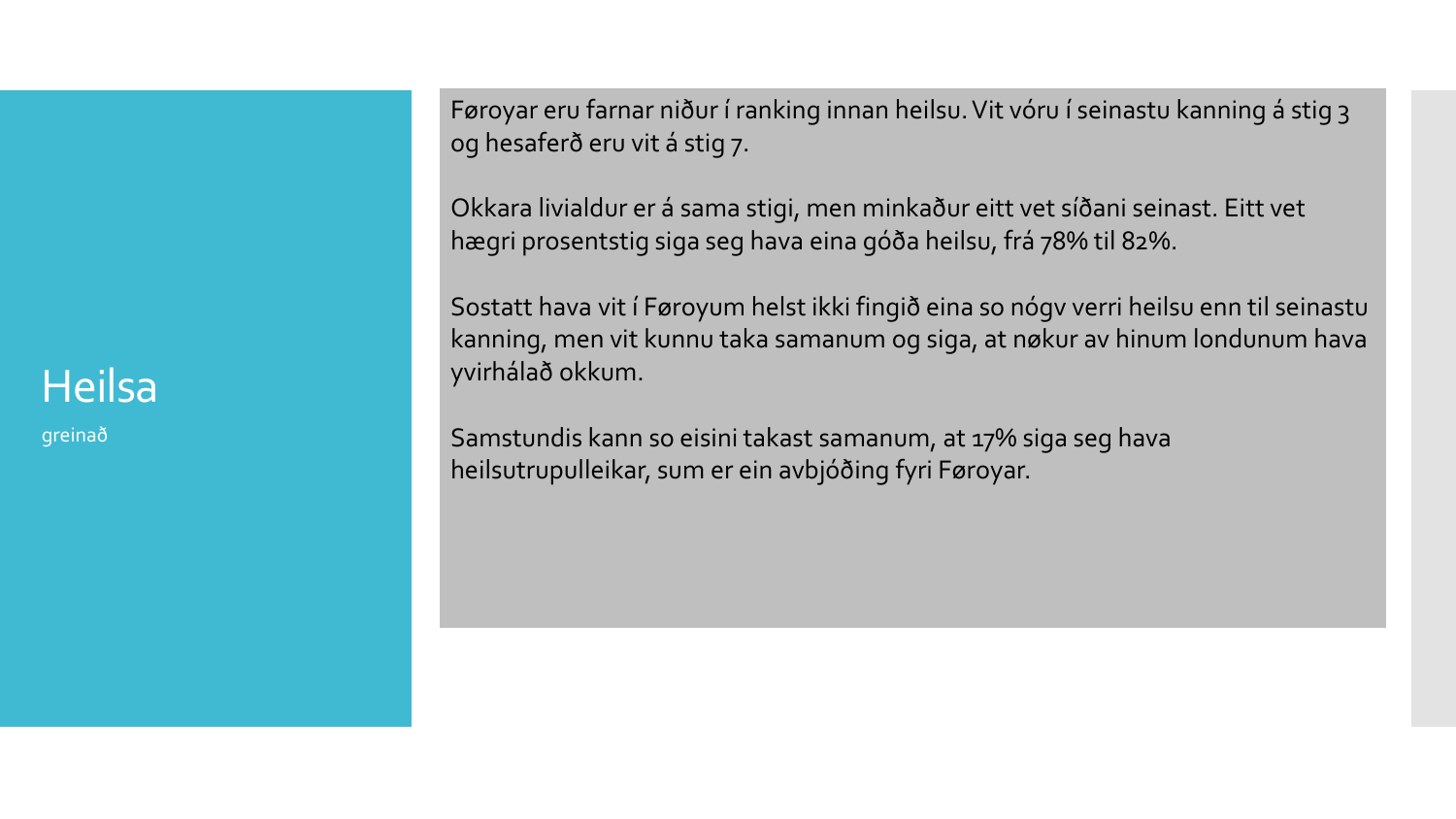# Lívsnøgdsemi

Indikator nr. 9

Høvuðsspurningurin biður fólk evaluera teirra lív sum eina heild, og spyr eisini inn til nakrar kenslur tey uppliva. Bæði jaligar og neiligar.

Sum heild kann sigast, at fyri OECD lond, so er subjektiva lívsnøgdsemi gott og harvið er vælveran millum fólk rættuliga góð.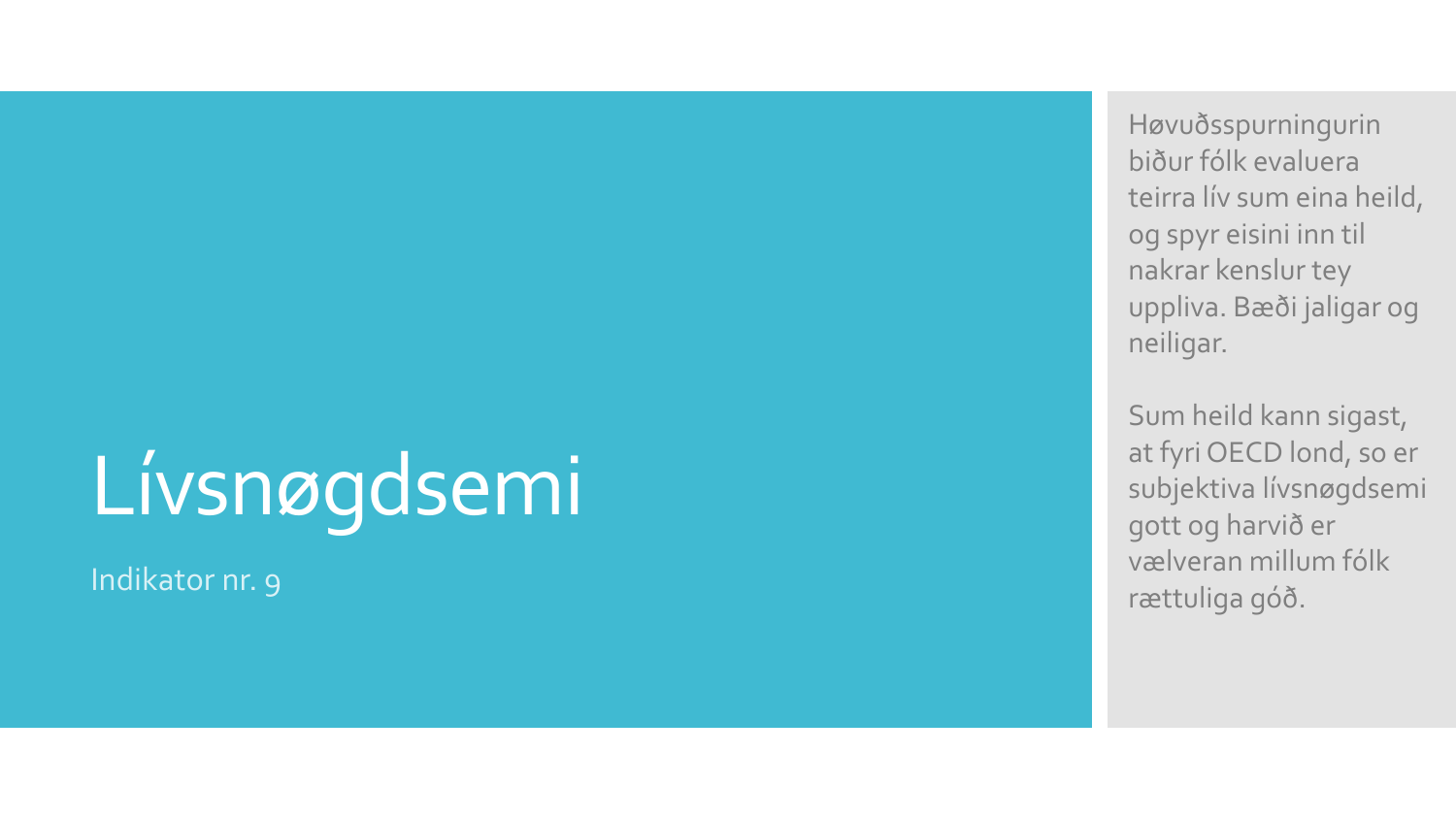## Nøgdsemi



Kelda: Gallup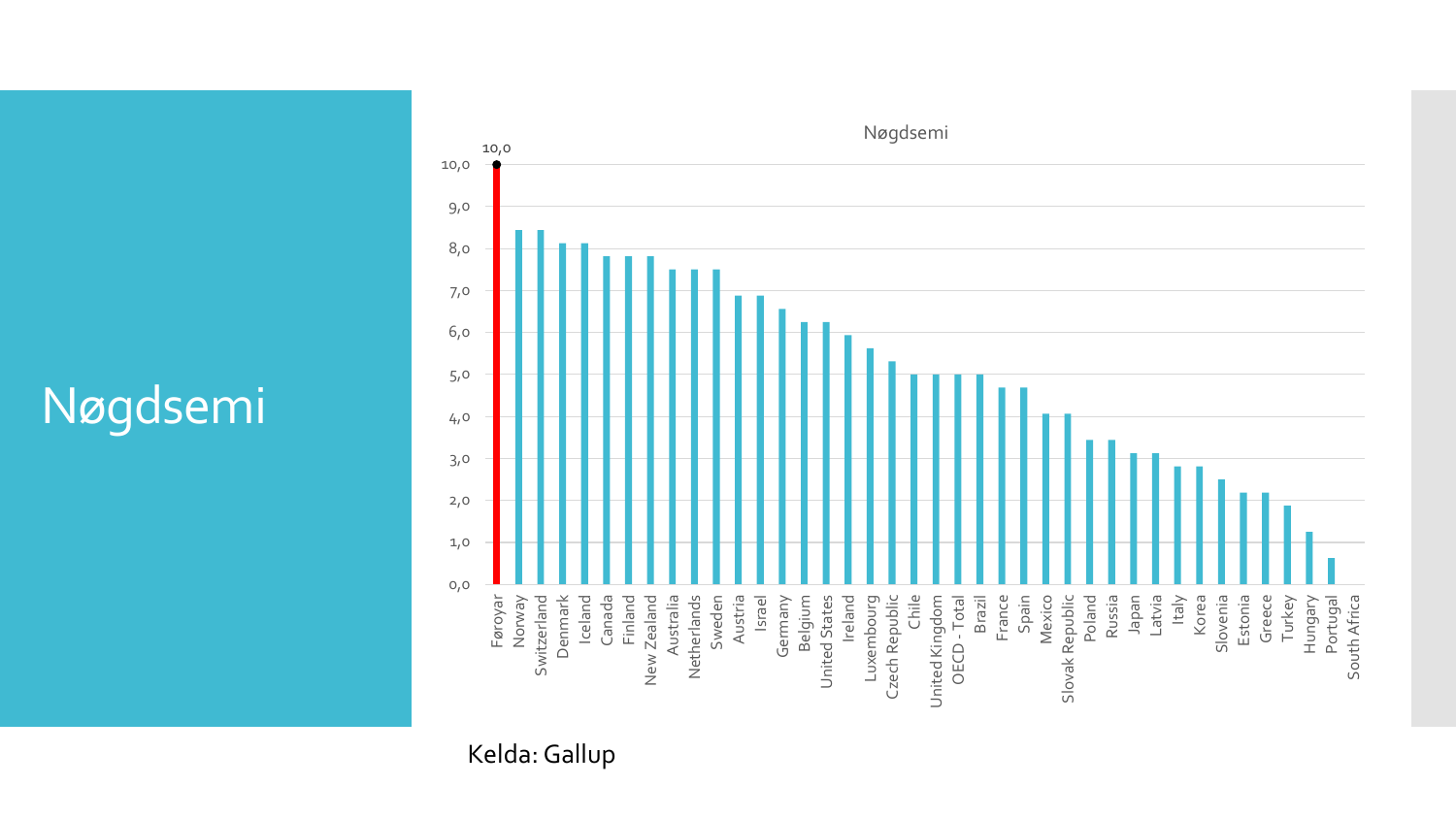Nøgdsemi

greinað

Hesin parametur verður einans roknaður út út frá spurninginum um lívsnøgsemi:

- Á einum stiga frá 0-10, har 0 er ringasta lívið fyri teg og 10 er best møguliga lívið fyri teg, hvar á stiganum ert tú í dag?

Júst í hesum spurningi kann sigast, at føroyingar spreingja skalan fyri lívsnøgdsemi, har vit hesaferð eru komin upp um 8 á skalanum, har onki annað land í OECD er. Í seinastu kanning var Føroyar eisini á einum fyrstaplássi við 7,9.

Eisini kann sigast, at føroyingar síggja ljóst uppá framtíðina, tí vit um 5 ár vænta okkum at vera á stig 8,7 í mun til 8,5 við seinastu kanning.

Størst optimisma er at síggja hjá teimum ungu, sum eru omanfyri 9 í stigi um 5 ár, meðan størst lívsnøgdsemi í løtuni er at síggja hjá fólkum millum 40 og 45 ár.

Eisini kann sigast út frá Gallupkanningini, at føroyingar kanska kenna seg minni hvíldar, tá 21% í mun til 15% í seinastu kanning sig, at tey ikki kenna seg hvíldan.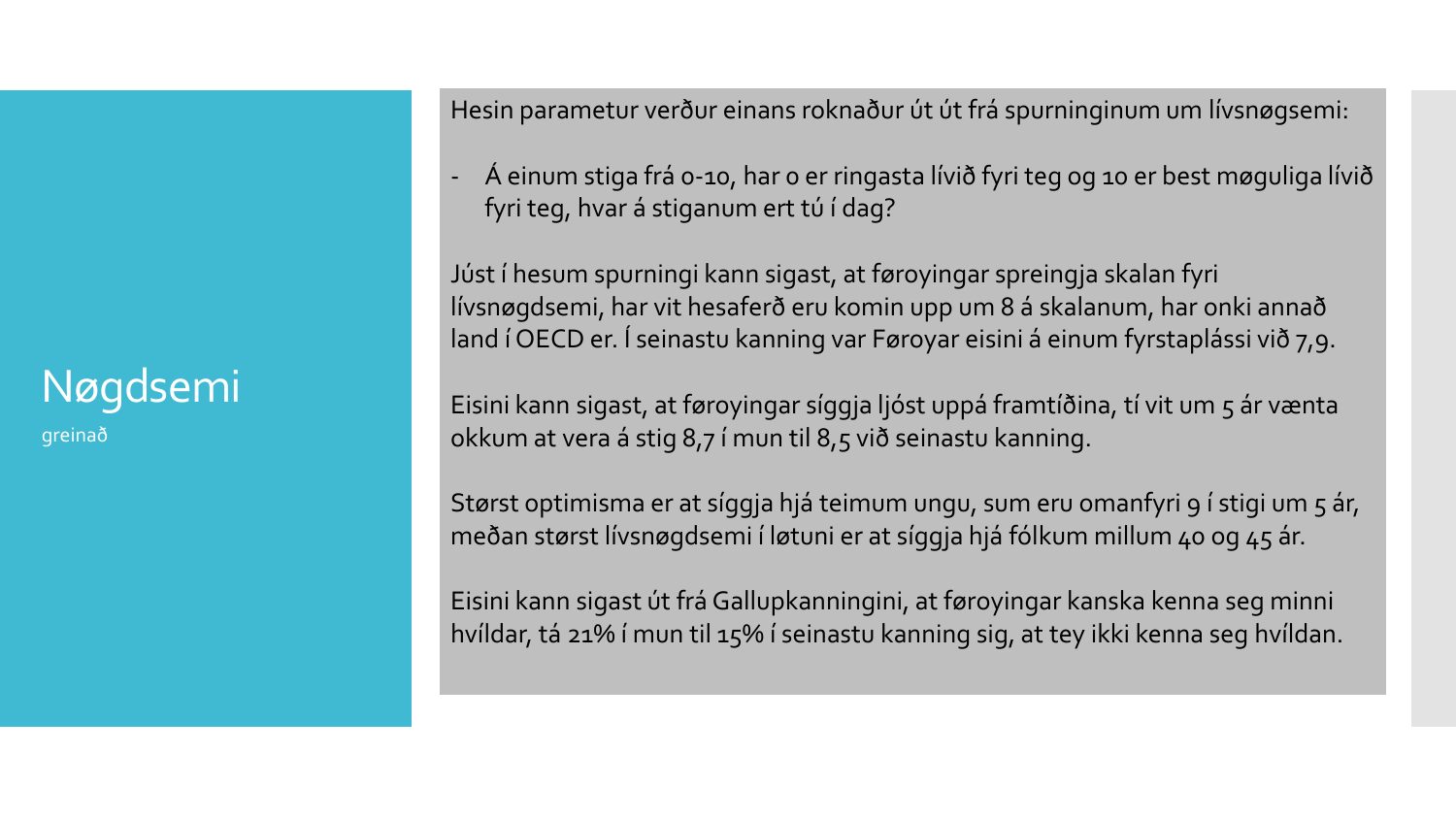# Tryggleiki

Indikator nr. 10

Persónligur tryggleiki hevur nógv at siga fyri vælveruna hjá fólki. Nógv ávirkar tryggleikakensluna, og kriminalitetur er mest vanligi indikatorin.

Kriminalitetur kann leiða til morð, kropsliga pínu, tjóvarí, strongd og angist. At liva í einum tryggum umhvørvi hevur tískil týdning fyri vælveru.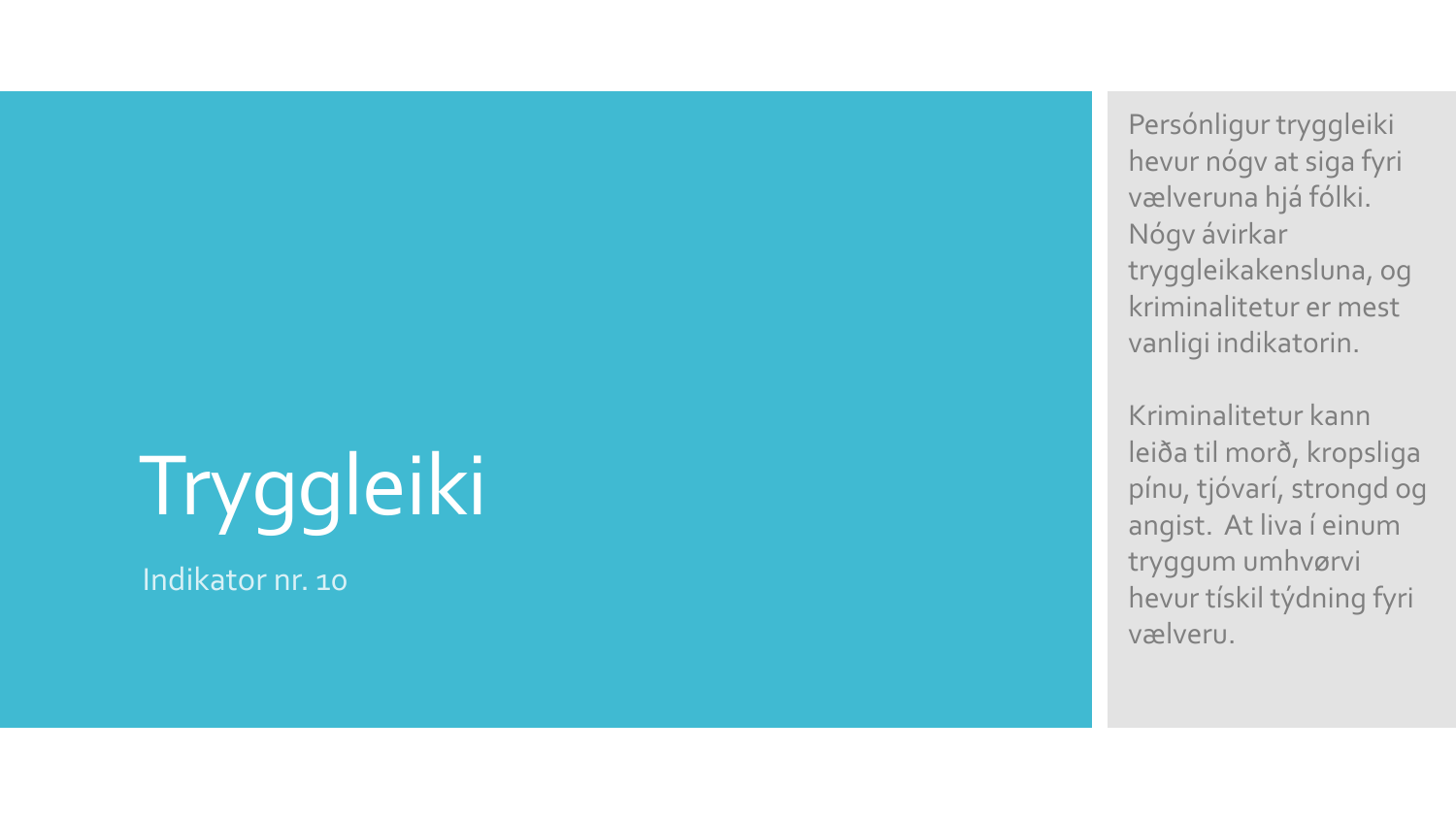Tryggleiki

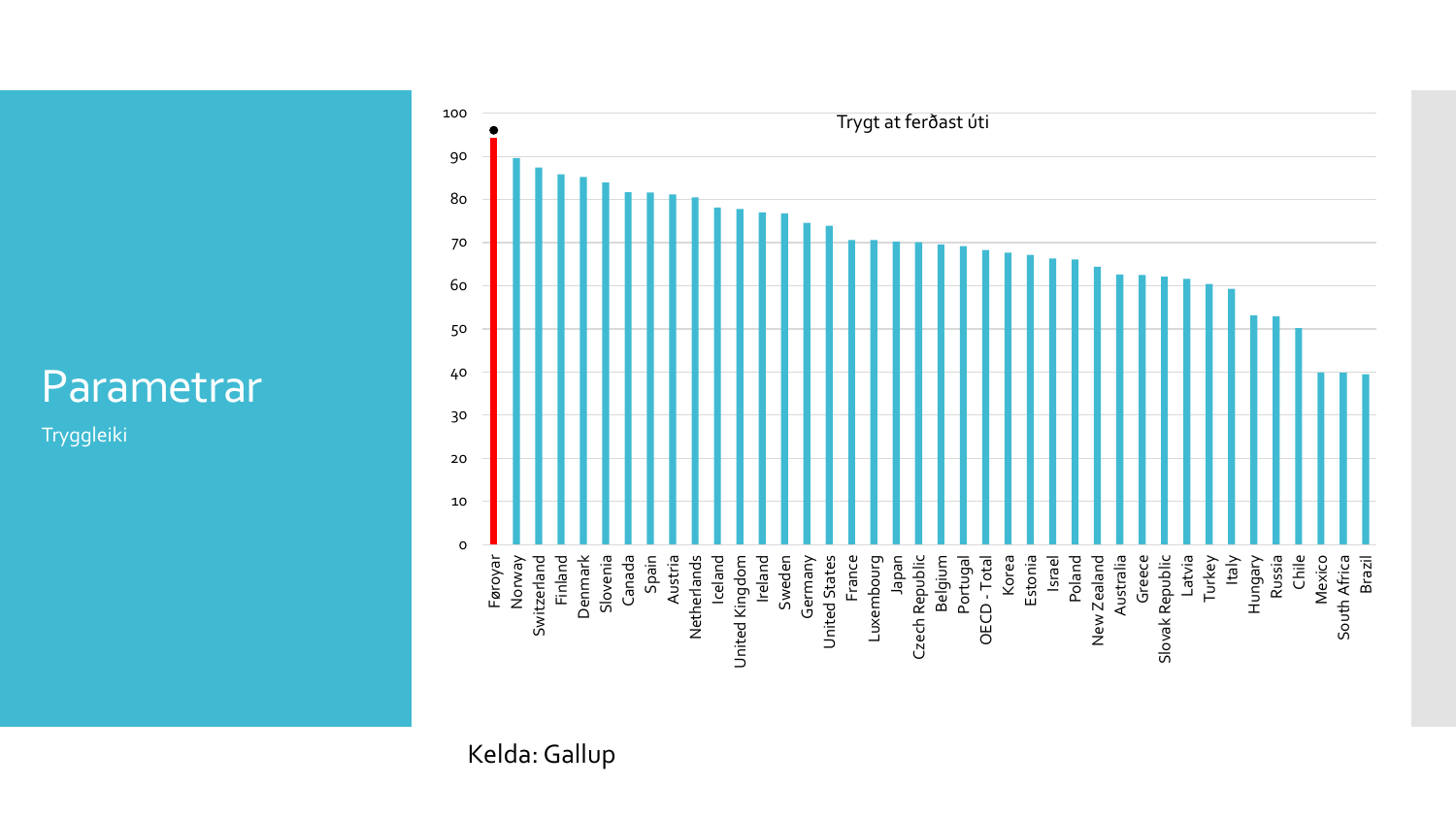Tryggleiki



Kelda: Landslæknin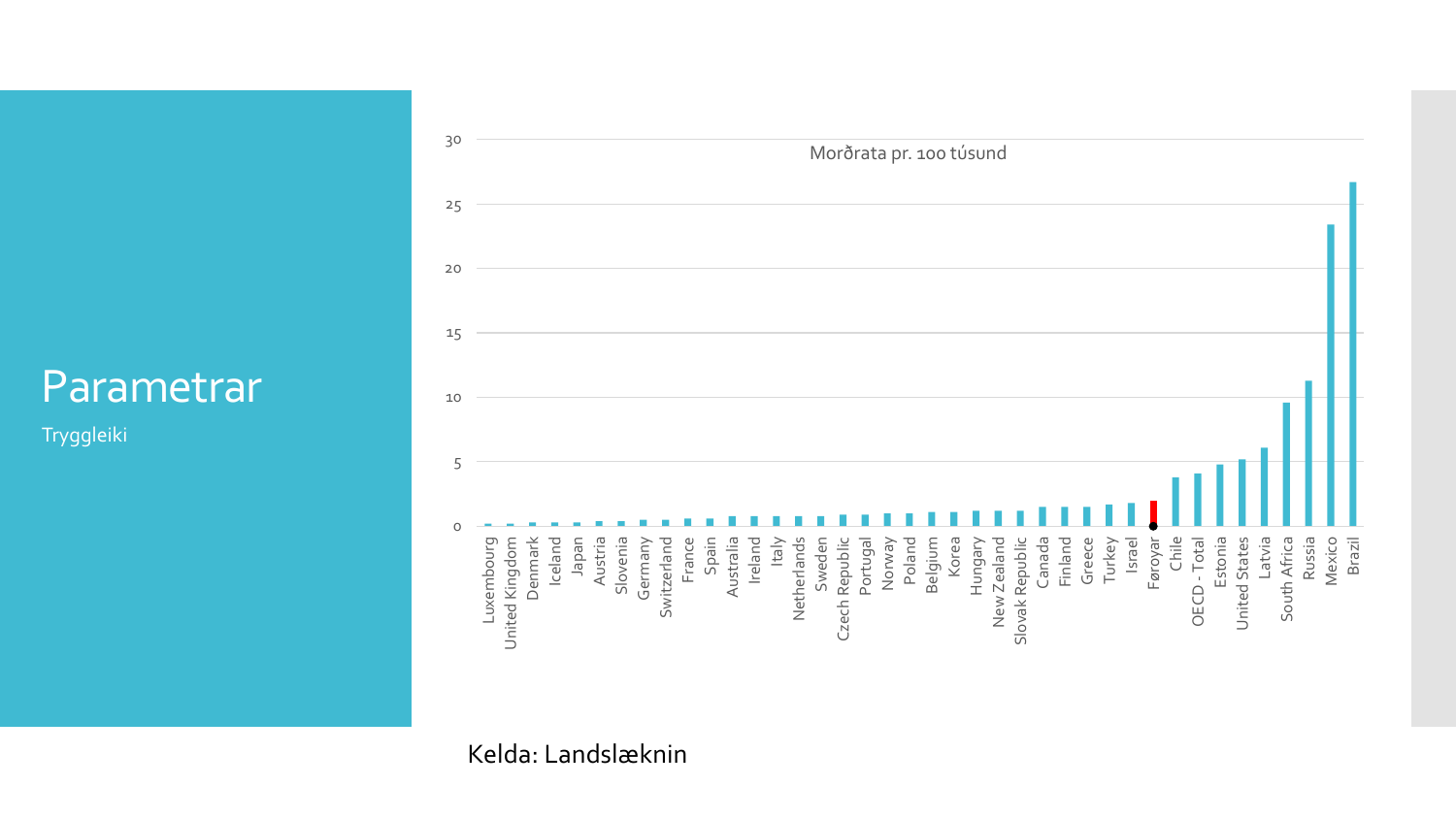## **Tryggleiki**

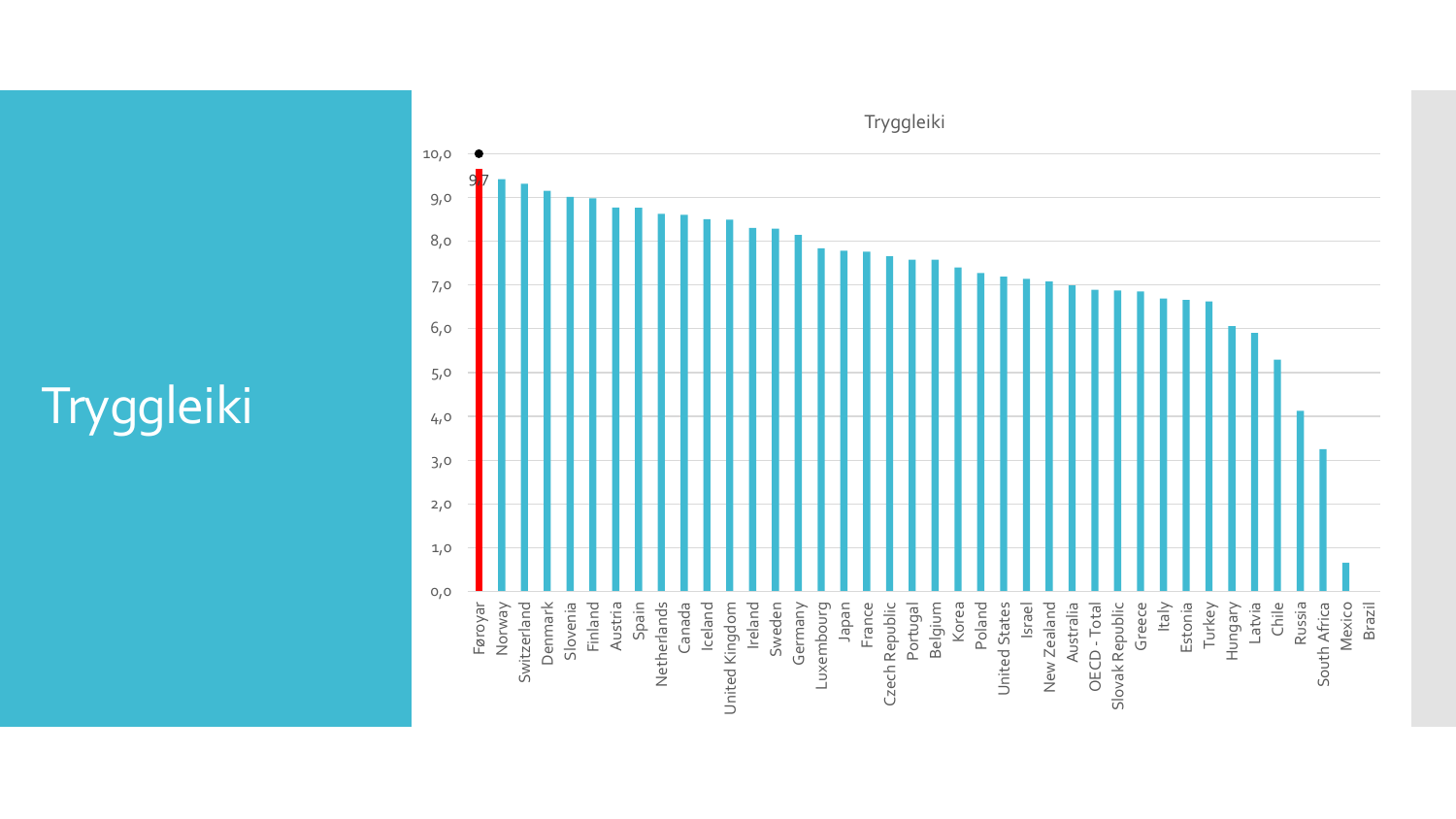#### **Tryggleiki** greinað

Tá tað kemur til tryggleika eru vit farin nakað niður eftir í poengum, men eru framvegis á einum 1. plássi.

Tá um morð ræður, so hava vit havt morð síðani seinast (eitt var í 2014), og liggja tí ikki so væl fyri sum seinast í rankingini. Harafturat vóru 96% seinast, sum kendu seg trygg at ganga úti mótvegis 94,3% hesaferð. Og at enda eru tað fleiri, sum kenna seg hava verið úti fyri harðskapi sambært Gallupkanningini.

Sostatt, hóast Føroyar er í toppi fyri tryggastu lond í heiminum, so kunnu vit tó konkludera, at vit ikki kenna okkum eins trygg sum vit gjørdu í 2013.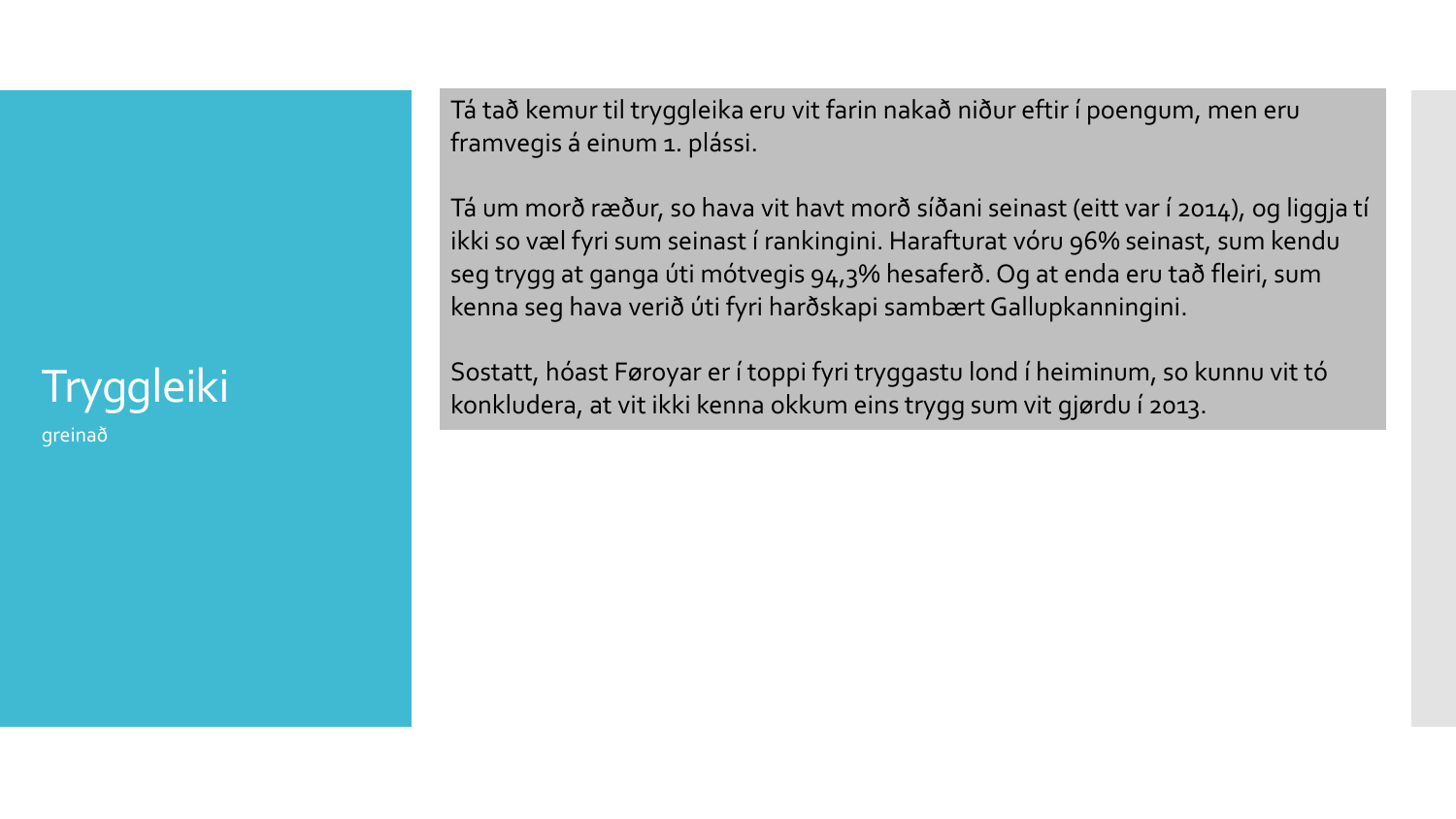Korrelatión millum tryggleiki og nøgdsemi



Korrelatión millum tryggleika og lívsnøgdsemi

Viðm.: Ikki OECD lond tikin burturúr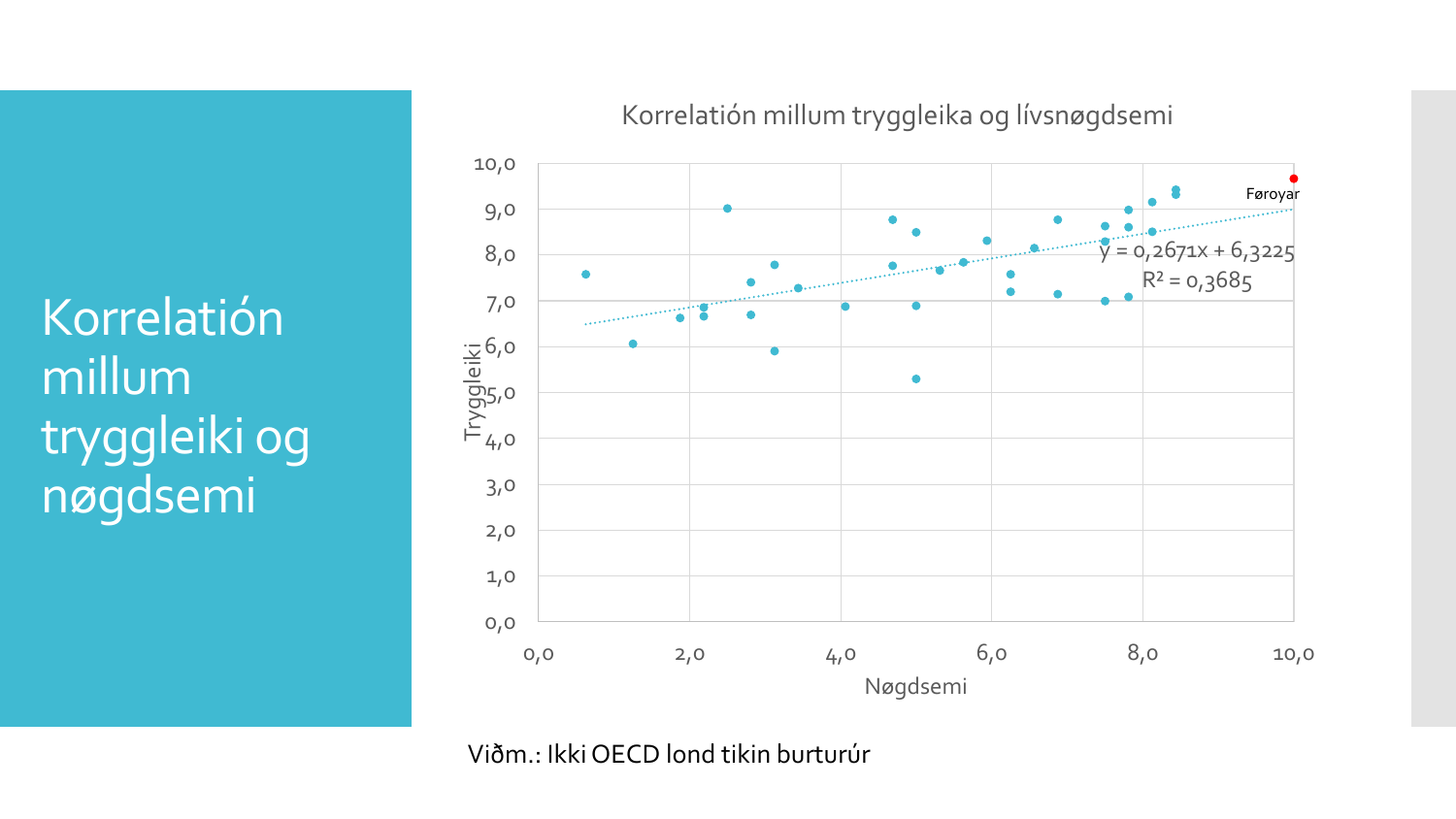Korrelatión millum heilsu og nøgdsemi



#### Korrelatión millum heilsu og lívsnøgdsemi